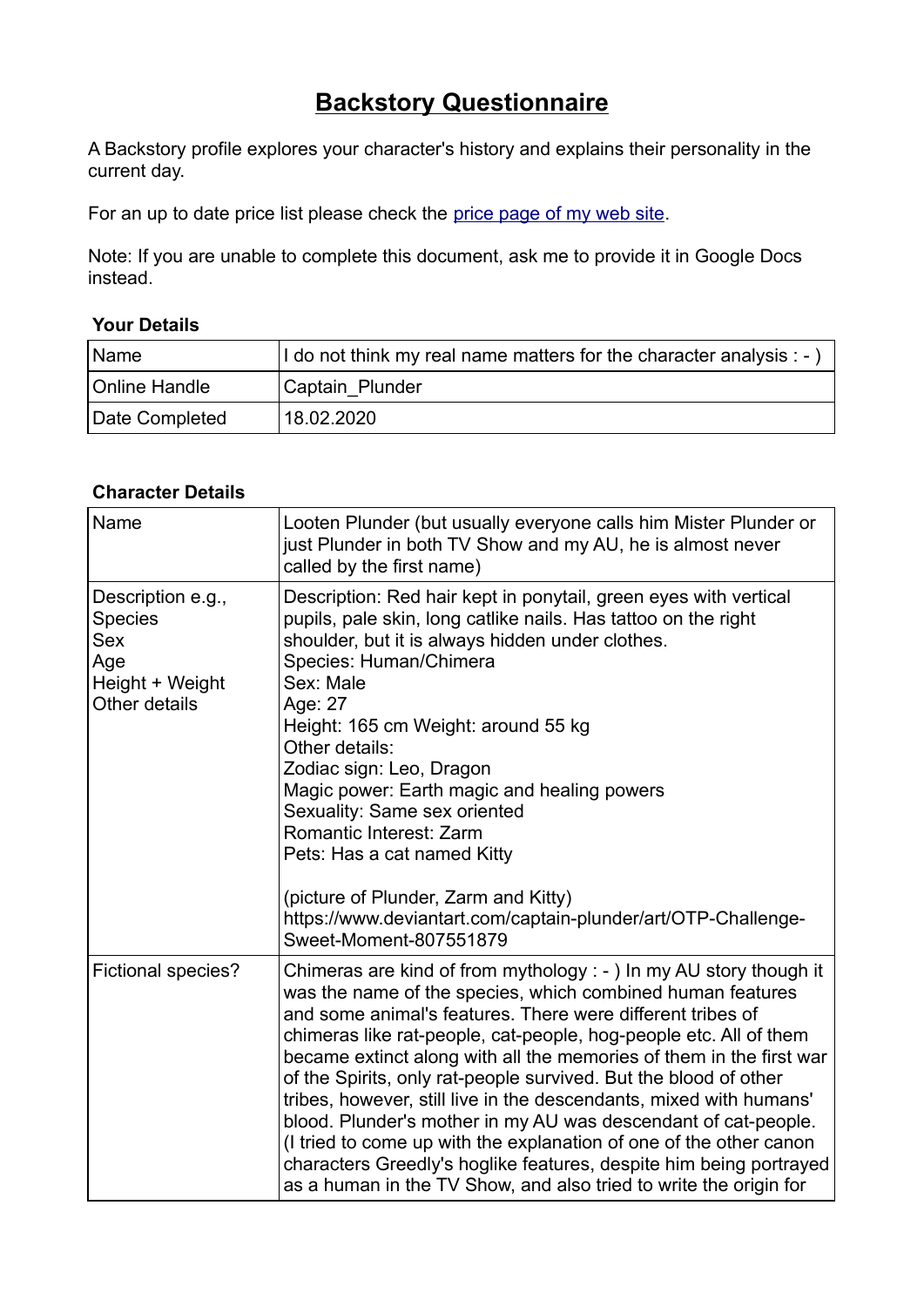|                                                                        | were-rat character Skumm, the main antagonist. So I came up<br>with the chimeras. In the TV Show no villain was given a proper<br>backstory, really $: -$ )<br>Here Skumm tells Plunder and Greedly about the chimeras in my<br>comic for the first time<br>https://www.deviantart.com/captain-plunder/art/Mars-Opposition-<br>33-743865080<br>And here is the flashback about the ancient chimeras' creation<br>https://www.deviantart.com/sternritter-rex/art/Mars-Opposition-73-<br>785154695                                                                                                                                                                                                                                                                                                                                   |
|------------------------------------------------------------------------|------------------------------------------------------------------------------------------------------------------------------------------------------------------------------------------------------------------------------------------------------------------------------------------------------------------------------------------------------------------------------------------------------------------------------------------------------------------------------------------------------------------------------------------------------------------------------------------------------------------------------------------------------------------------------------------------------------------------------------------------------------------------------------------------------------------------------------|
| Story                                                                  | Originally from "Captain Planet and the Planeteers" TV Show<br>AU version is from my AU fanfiction/comic "Mars' Opposition"                                                                                                                                                                                                                                                                                                                                                                                                                                                                                                                                                                                                                                                                                                        |
| Siblings                                                               | Well, it the TV Show Plunder had a nephew Robin, so he must<br>have had a sibling, obviously $: -$ ) But there was no canon<br>information even about whether he had a brother or a sister. And<br>the strangest thing was that Plunder did not even appear in that<br>episode of the TV Show, which was featuring his nephew.<br>In my AU I explained it that way. Plunder's father long ago had<br>illegitimate child, and that person was the parent of Robin.<br>Plunder (or his mother) had no idea about that. So Plunder still<br>does not know that he has a nephew or a half-sibling. But he will<br>meet Robin in my comic someday, and I think he will become his<br>nephew's guardian, adopting him (since Robin's parents had<br>already died in my AU by the time Robin learned the truth about<br>his grandfather). |
| Other media<br>available? Images,<br>Video footage,<br>Costumes, etc.? | Well, here is my comic "Mars' Opposition", of course : - )<br>The first chapter<br>https://www.deviantart.com/captain-plunder/art/Villains-from-<br>Captain-Planet-705062399                                                                                                                                                                                                                                                                                                                                                                                                                                                                                                                                                                                                                                                       |
|                                                                        | The second ongoing chapter<br>https://www.deviantart.com/captain-plunder/art/Powers-combined-<br>Earth-782088233                                                                                                                                                                                                                                                                                                                                                                                                                                                                                                                                                                                                                                                                                                                   |
|                                                                        | The folder with all my art of Plunder and Zarm:<br>https://www.deviantart.com/captain-plunder/gallery/67777483/<br>plunder-and-zarm                                                                                                                                                                                                                                                                                                                                                                                                                                                                                                                                                                                                                                                                                                |
|                                                                        | There is also a journal with commissions, art trades, contest<br>prises and gifts other artists made for me:<br>https://www.deviantart.com/captain-plunder/journal/Show-Your-<br>Heart-785035589                                                                                                                                                                                                                                                                                                                                                                                                                                                                                                                                                                                                                                   |
|                                                                        | Also I made a music video once, using the fragments of the TV<br>Show, but kind of following the plot of my AU story. The song is<br>"Crying of the Sun" by Metalwings:<br>https://cloud.mail.ru/public/j2z5/5aeNAcyu7                                                                                                                                                                                                                                                                                                                                                                                                                                                                                                                                                                                                             |
|                                                                        | Plunder's costume (I did not change the canon design, I like his<br>business suit from the first two seasons of the TV Show):                                                                                                                                                                                                                                                                                                                                                                                                                                                                                                                                                                                                                                                                                                      |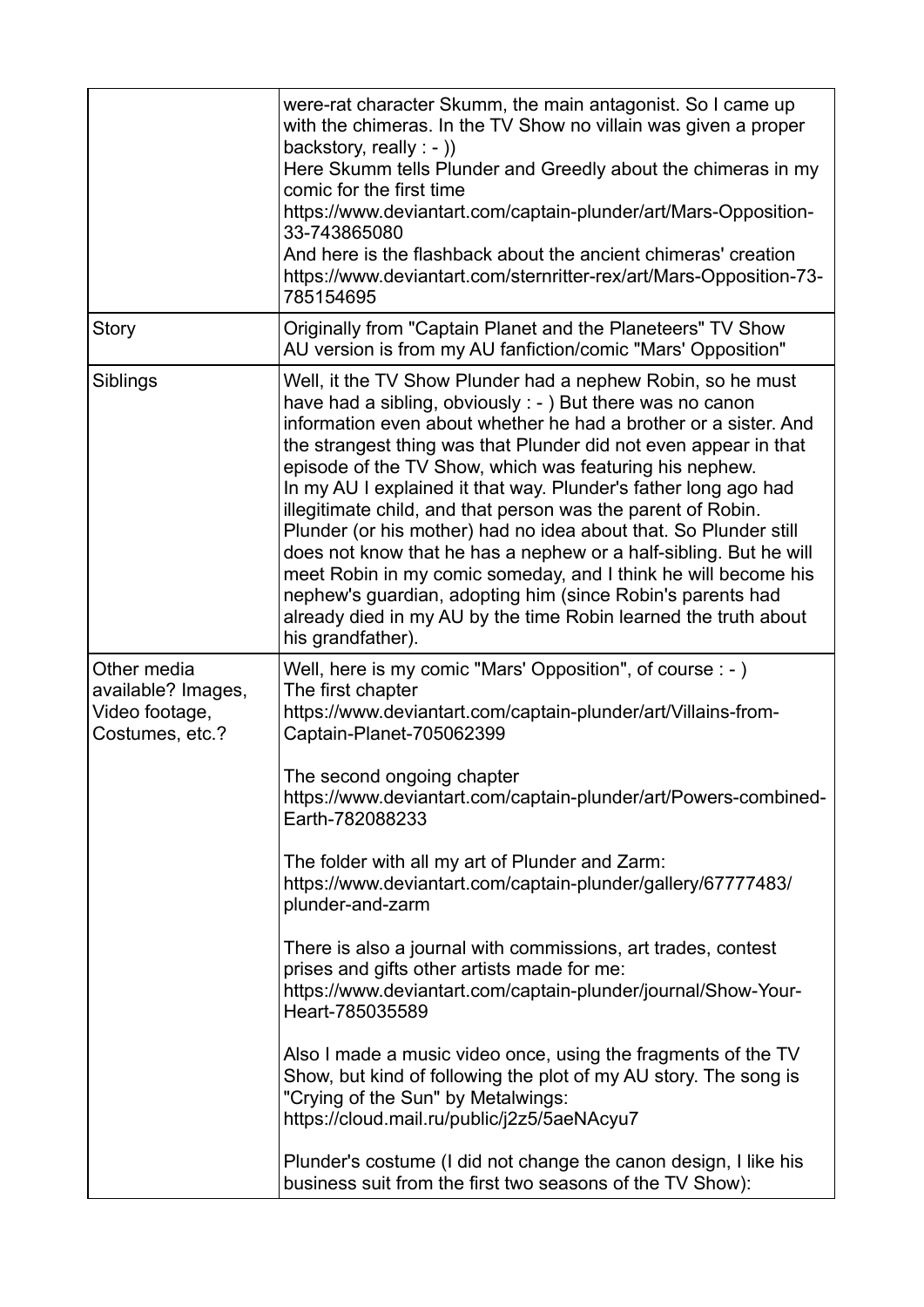|                                           | https://www.deviantart.com/captain-plunder/art/AU-Plunder-<br>reference-page-717361713 |
|-------------------------------------------|----------------------------------------------------------------------------------------|
| What colours would<br>vou like me to use? | N/A                                                                                    |

Please write on the right hand side in the spaces below. If any section doesn't seem relevant you can skip it.

If your character does particularly well in an area, (e.g., if they had good parents), by all means include that too! This questionnaire isn't about finding your character's faults, it's about understanding their particular balance of strengths and weaknesses.

| <b>Stages</b>                                                                                                                                                                                                                                                                                                                                                                                                                                                                                                                                                                                                                                                                                                                                                                                             | Notes - Extremity, specific details, etc.                                                                                                                                                                                                                                                                                                                                                                                                                                                                                                                                                                                                                                                                                                                                                                                                                                                                                                                                                                                                                                                                                                                                                                                                                                                                                                                                                                                                                                                                                                                                                                                                                                                |
|-----------------------------------------------------------------------------------------------------------------------------------------------------------------------------------------------------------------------------------------------------------------------------------------------------------------------------------------------------------------------------------------------------------------------------------------------------------------------------------------------------------------------------------------------------------------------------------------------------------------------------------------------------------------------------------------------------------------------------------------------------------------------------------------------------------|------------------------------------------------------------------------------------------------------------------------------------------------------------------------------------------------------------------------------------------------------------------------------------------------------------------------------------------------------------------------------------------------------------------------------------------------------------------------------------------------------------------------------------------------------------------------------------------------------------------------------------------------------------------------------------------------------------------------------------------------------------------------------------------------------------------------------------------------------------------------------------------------------------------------------------------------------------------------------------------------------------------------------------------------------------------------------------------------------------------------------------------------------------------------------------------------------------------------------------------------------------------------------------------------------------------------------------------------------------------------------------------------------------------------------------------------------------------------------------------------------------------------------------------------------------------------------------------------------------------------------------------------------------------------------------------|
| <b>Trust and Confidence</b><br>(Infanthood)<br>- How did your character's parents feel<br>when they first realised that a baby was on<br>the way? I.e., was your character's<br>conception planned, or accidental?<br>- How did the primary caregiver feel about<br>gestating a baby/looking after an egg?<br>Were they excited, afraid, angry?<br>- Were your character's caregivers capable<br>of looking after an infant mentally,<br>emotionally, and financially?<br>- Were both parents present for your<br>character's birth? What happened during<br>the birth (were there any complications)?<br>- Was your character's mother/primary<br>caregiver nurturing towards your character<br>as a newborn? If not, how did they behave<br>towards them and how did your character<br>feel about that? | In the TV Show there was no information of<br>Plunder's parents, but in my AU his father's<br>name is Scourge and his mother's name is<br>Rose. Rose was catlike too and the<br>descendent of chimera race, she also had<br>Earth magic and healing powers. Scourge<br>was a human billionaire. Plunder's father<br>only wanted an heir with magical powers,<br>descendant of the ancient magical creature,<br>who (along with the other four descendants)<br>would be able to open the Crypt of<br>Destruction.<br>In the first version of my story his father was<br>not really dead, he faked his death to come<br>back during the fifth ritual and tried to take<br>all the spirits' power for himself. But then I<br>decided it was not a good plot twist (and I<br>did not like the idea of non-canon character<br>being Plunder's final opponent, besides it<br>seems a cliché that protagonist's main<br>enemy would turned out to be his father).<br>So I decided to make it Skumm's plan to<br>sabotage the final ritual and take all the<br>power. And it was probably Skumm, who<br>killed Plunder's father (because they both<br>had the same plan about the five rituals).<br>Okay, let us get back to the parents.<br>The conception was planned. Actually that<br>was a deal between the parents: the<br>billionaire provides everything Rose's family<br>needed in exchange for the heir with<br>magical powers. Rose agreed, because her<br>family was really poor and desperate and<br>she also feared that that person would not<br>take "no" for an answer, and if she had<br>refused he would have found a way to<br>blackmail her into that marriage, threaten to |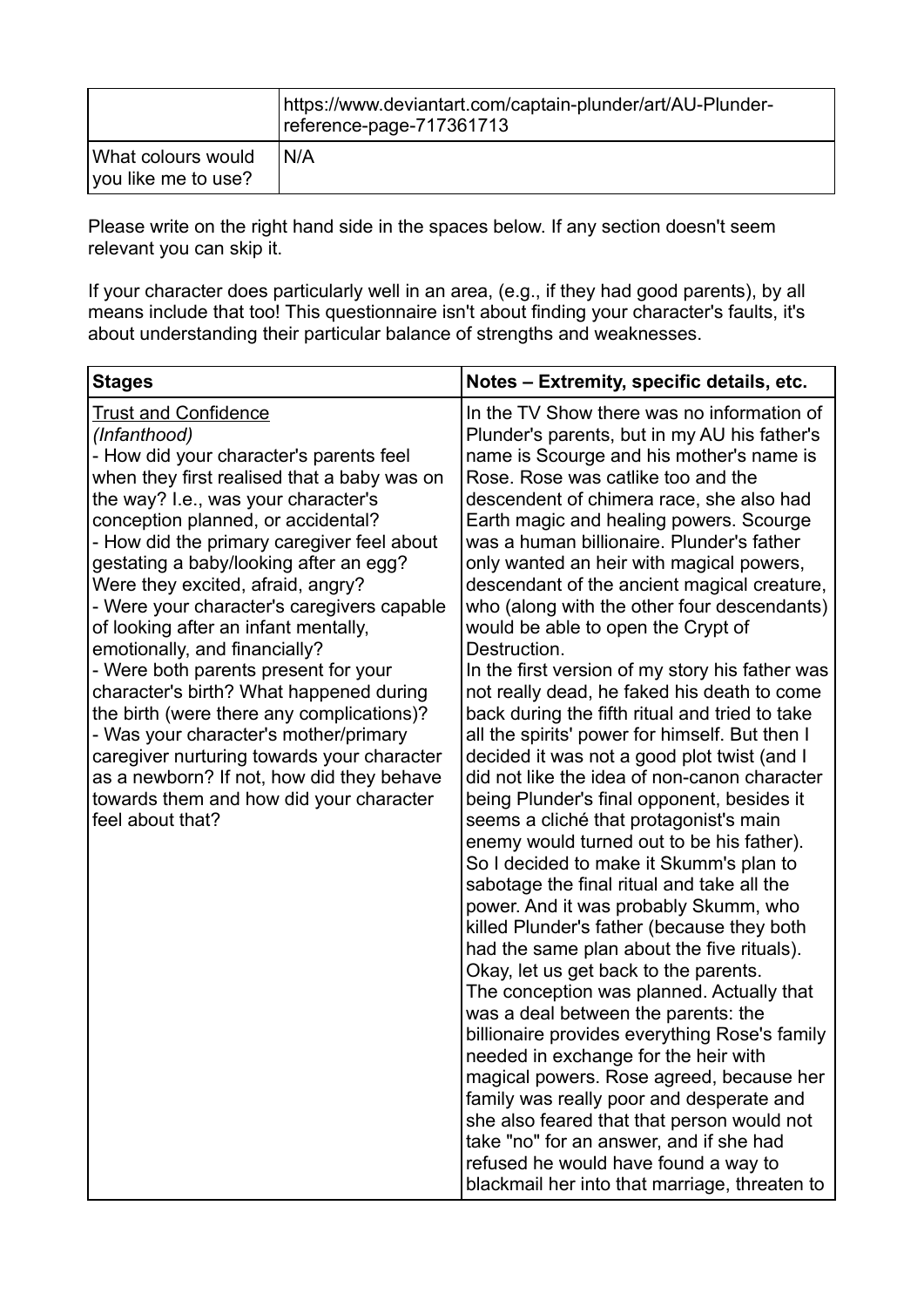|                                                                                                                                                                | hurt her parents etc. But she set a condition<br>that the human would never touch her i.e. it<br>would be artificial insemination in the<br>hospital. The chimera would give him a<br>powerful mage for an heir, but she would<br>never belong to the human. The billionaire<br>agreed, he did not care for her anyway (and<br>as we know, he had illegitimate children<br>from other women). Still, Rose deeply loved<br>her newborn child. Considering the<br>condition of the deal (the "husband" never<br>touching her), she could feel that it is her<br>child, her alone, and the human had nothing<br>to do with him. So mother was always with<br>her child, when he was an infant, and cared<br>for him. The billionaire father mostly ignored<br>them both, making the money and waiting<br>for the child to grow up, open the Crypt, so<br>the father could have the power and<br>immortality he was after.<br>Still Rose knew, that the billionaire could try<br>to get rid of her (i.e. kill her and make that<br>look like an accident) as soon as the child<br>became old enough. So she had to<br>disappear. Everyone thinks that she is<br>dead, but maybe she managed to escape.<br>Maybe Rose will even appear in the comic<br>and meet her grown up son again : - ) I<br>have not decided yet. But I would want her<br>to be alive, despite trying not to include<br>many non-canon characters in the AU Story<br>$:- )$<br>If she appears in the comic, Rose may look<br>like Rebecca Madison from the Phantom<br>2040 TV Show : - )) The shows are<br>different, but that character looks like she<br>could be Plunder's mother, in my opinion :<br>-) I mean, she looks like his mother could<br>look when she was Plunder's age. The<br>comparison of Rebecca's and Plunder's<br>character designs:<br>https://cloud.mail.ru/public/BGhs/<br>1zQFT6Jad<br>https://cloud.mail.ru/public/CHk6/ |
|----------------------------------------------------------------------------------------------------------------------------------------------------------------|----------------------------------------------------------------------------------------------------------------------------------------------------------------------------------------------------------------------------------------------------------------------------------------------------------------------------------------------------------------------------------------------------------------------------------------------------------------------------------------------------------------------------------------------------------------------------------------------------------------------------------------------------------------------------------------------------------------------------------------------------------------------------------------------------------------------------------------------------------------------------------------------------------------------------------------------------------------------------------------------------------------------------------------------------------------------------------------------------------------------------------------------------------------------------------------------------------------------------------------------------------------------------------------------------------------------------------------------------------------------------------------------------------------------------------------------------------------------------------------------------------------------------------------------------------------------------------------------------------------------------------------------------------------------------------------------------------------------------------------------------------------------------------------------------------------------------------------------------------------------------------------------------------------------|
| <b>Freedom and Self-Determination</b><br>(Toddlerhood)<br>- does character hold on/grasp?<br>- does character let go?<br>- is character destructive and cruel? | jvGamxgAL<br>Actually, I never thought about that period in<br>any character's life : - ) But I will try to come<br>up with some info. Well, Plunder was still<br>with his mother at that time, that is for<br>certain (she presumably died/disappeared                                                                                                                                                                                                                                                                                                                                                                                                                                                                                                                                                                                                                                                                                                                                                                                                                                                                                                                                                                                                                                                                                                                                                                                                                                                                                                                                                                                                                                                                                                                                                                                                                                                              |
| - was character benign and relaxed?                                                                                                                            | when he was four or five years old). And I                                                                                                                                                                                                                                                                                                                                                                                                                                                                                                                                                                                                                                                                                                                                                                                                                                                                                                                                                                                                                                                                                                                                                                                                                                                                                                                                                                                                                                                                                                                                                                                                                                                                                                                                                                                                                                                                           |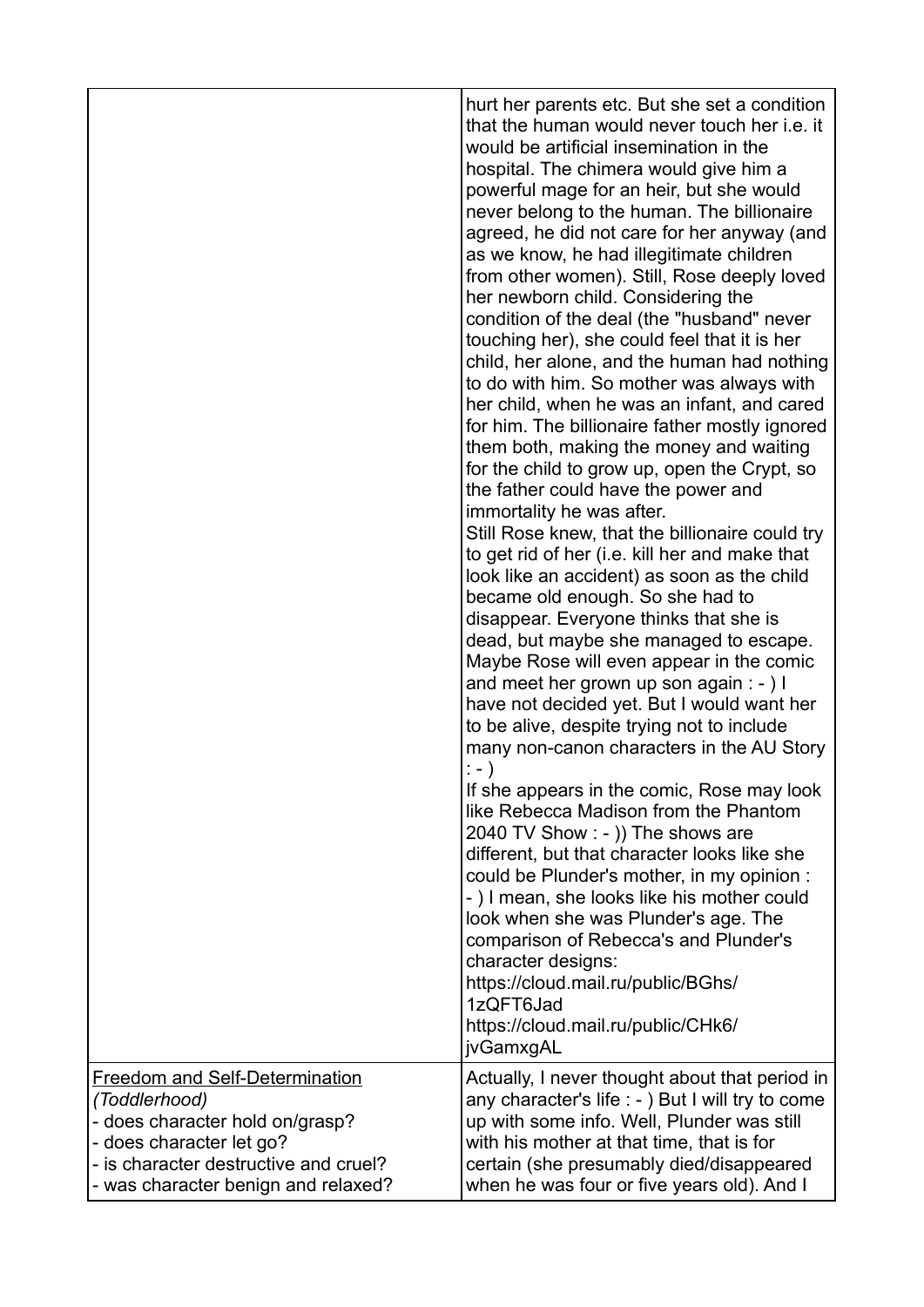| - what was it like to express choice for the<br>first time in their life?<br>- did they make any bad choices in their<br>inexperience?<br>- does the character doubt themselves?<br>- does the character focus on details<br>because they can't watch everything $-$ the<br>big picture contains too much detail?<br>- does the character often feel unready to<br>show projects to others?<br>- does character wish they were invisible?<br>- how cooperative/wilful is the character?<br>- how well does the character<br>express/suppress themselves?<br>- how controlled do they feel by others? | think since his mother was catlike magical<br>creature, she loved him of course but also<br>was teaching him to be independent like a<br>cat. After all, she knew, she would have to<br>leave him sooner or later. She wanted him<br>to grow up strong, confident and capable to<br>make his own choices. She also helped him<br>with manifesting magical powers. Healing<br>powers were the first to manifest. Maybe<br>that could have happened in toddlerhood? I<br>never thought of Plunder's exact age at that<br>moment. But I planned to do a flashback<br>episode, when Plunder was a little child and<br>he (subconsciously) used the magic for the<br>first time to heal a butterfly in the garden,<br>whose wing was damaged, and it flied<br>again. The father was like "who cares, those<br>insects live one day", and the mother was<br>like "yet that day matters for the butterfly,<br>you did well, my kitten". (at that moment the<br>billionaire came to Rose to discuss when<br>the powers were going to manifest, as he<br>started to have doubts that the heir inherited<br>magic, that is why he was nearby)                                                                                                                    |
|------------------------------------------------------------------------------------------------------------------------------------------------------------------------------------------------------------------------------------------------------------------------------------------------------------------------------------------------------------------------------------------------------------------------------------------------------------------------------------------------------------------------------------------------------------------------------------------------------|--------------------------------------------------------------------------------------------------------------------------------------------------------------------------------------------------------------------------------------------------------------------------------------------------------------------------------------------------------------------------------------------------------------------------------------------------------------------------------------------------------------------------------------------------------------------------------------------------------------------------------------------------------------------------------------------------------------------------------------------------------------------------------------------------------------------------------------------------------------------------------------------------------------------------------------------------------------------------------------------------------------------------------------------------------------------------------------------------------------------------------------------------------------------------------------------------------------------------------------------------------|
| Ambition<br>(Young childhood)<br>- how energetic was your character as a<br>small child?<br>- how much did your character enjoy/feel<br>guilty about their victories and<br>achievements?<br>- how good did they get at cooperating?<br>- did they develop a tendency to berate<br>themselves?<br>- what are the character's biggest wishes<br>and dreams? Can they ever fulfil them?                                                                                                                                                                                                                | It was the time, when Plunder thought that<br>his mother died. Of course that was<br>devastating for the kid and he withdrew into<br>himself for a long time. Plunder also started<br>to wear his mother's ring as a memory of<br>her. Even as an adult he still wears that ring<br>(on his pinky in my comic) There are the<br>words "be strong" engraved on the inside of<br>the ring. And he was strong. He also<br>realised quite early that he can depend only<br>on himself. His father was cold and distant,<br>even when he was not at work in his<br>company "Plunder Industries". But mostly<br>the billionaire leaved the heir with the tutors<br>and governesses, after the mother's death.<br>The only thing the father was interested in<br>was his son's achievements. Plunder also<br>realised quickly that he should not let<br>anyone know, that he is not quite human or<br>that he has magic powers. He knew that his<br>mother was a magical creature, and he<br>suspected that was the reason she died.<br>Although his father was definitely not a<br>good parent, at least he was willing to pay<br>for any education his son wanted to have.<br>Plunder was able to choose to learn<br>anything from the best teachers, money |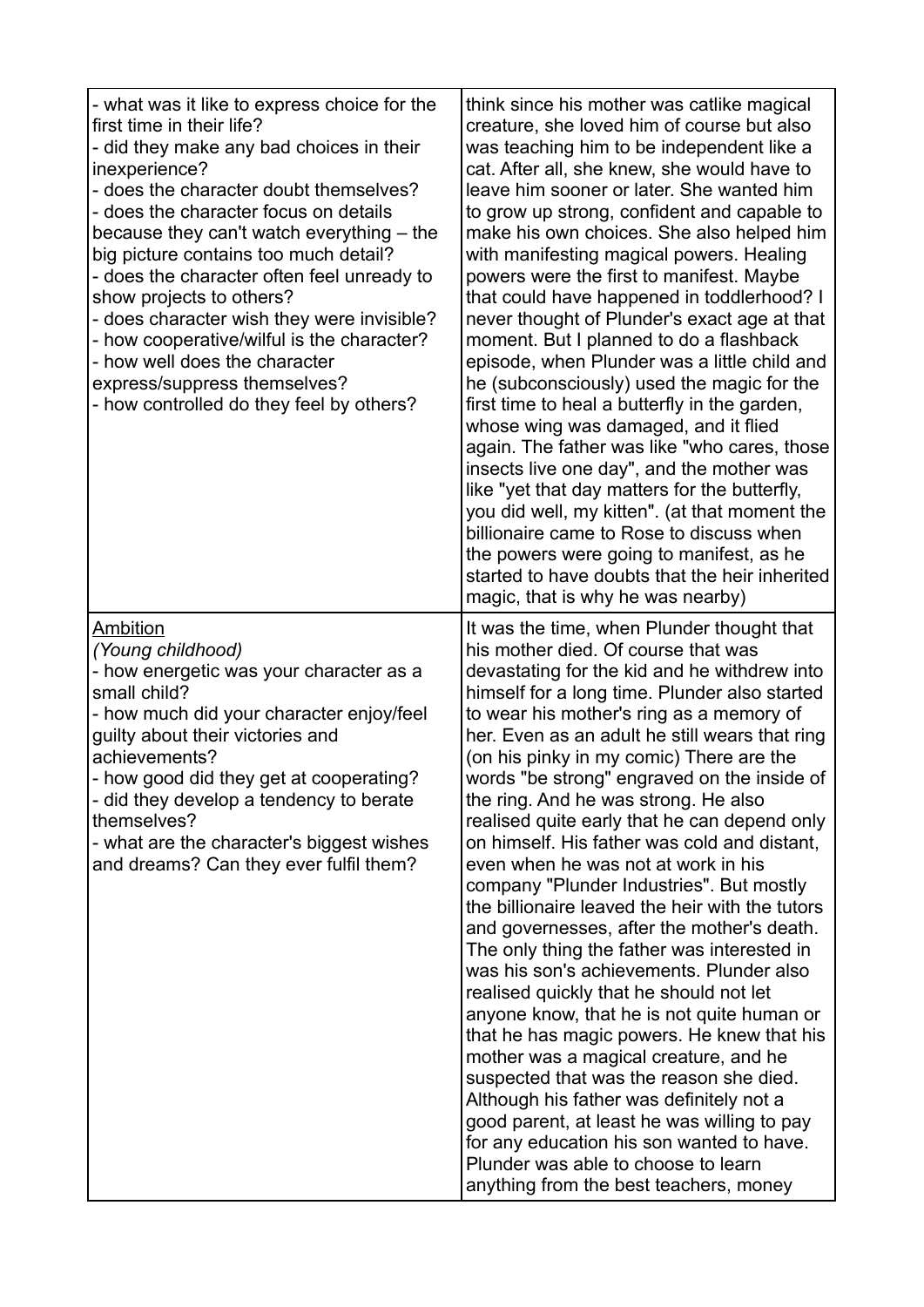|                                                                                                                                                                                                                                                                                                                                                                                                                         | could buy. I admit, that part of the backstory<br>was a bit inspired by "Batman", but my AU<br>version of Plunder also started to learn<br>martial arts since very young age. He did<br>not want to rely on bodyguards, he wanted<br>to be able to defend himself and also to<br>defend the people he loved (well, at that<br>time he sadly had no such people after<br>losing his mother, but that was the reason<br>too, as I said, a bit like in Batman's<br>backstory). Also, I think I must add that he<br>was not very talented, but he worked hard.<br>On this page of my AU comic Plunder tells<br>his friend Greedly a bit about his childhood,<br>and how he (Plunder) at that time kept<br>telling himself, that "maybe you are feeling<br>like a loser now, but if you give up you will<br>stay a loser, and if you keep trying,<br>something may change"<br>https://www.deviantart.com/captain-plunder/<br>art/Mars-Opposition-122-828367140<br>So, he was a serious and hardworking kid.<br>He was willing to learn from the teachers<br>and respected them. He wanted to be the<br>best he could be, but he did not like to<br>compete. He did not feel the need to prove<br>anything to anyone. Like a cat, yes $:$ - $)$ He<br>also always liked to read and learn<br>something new, like about the cosmos or<br>mythology, something interesting but at the<br>same time educational. And he liked art and<br>wrote poetry from time to time (not only in<br>his childhood, but at any age)<br>As for his dream at that time (I mean "being<br>the best he could be") it is a journey, not the<br>destination $: -$ ) On the unpublished yet (but<br>finished) the 127th page of the comic<br>Plunder says "the day I stop learning is the |
|-------------------------------------------------------------------------------------------------------------------------------------------------------------------------------------------------------------------------------------------------------------------------------------------------------------------------------------------------------------------------------------------------------------------------|--------------------------------------------------------------------------------------------------------------------------------------------------------------------------------------------------------------------------------------------------------------------------------------------------------------------------------------------------------------------------------------------------------------------------------------------------------------------------------------------------------------------------------------------------------------------------------------------------------------------------------------------------------------------------------------------------------------------------------------------------------------------------------------------------------------------------------------------------------------------------------------------------------------------------------------------------------------------------------------------------------------------------------------------------------------------------------------------------------------------------------------------------------------------------------------------------------------------------------------------------------------------------------------------------------------------------------------------------------------------------------------------------------------------------------------------------------------------------------------------------------------------------------------------------------------------------------------------------------------------------------------------------------------------------------------------------------------------------------------------------------------|
|                                                                                                                                                                                                                                                                                                                                                                                                                         | day I die"                                                                                                                                                                                                                                                                                                                                                                                                                                                                                                                                                                                                                                                                                                                                                                                                                                                                                                                                                                                                                                                                                                                                                                                                                                                                                                                                                                                                                                                                                                                                                                                                                                                                                                                                                   |
| Productivity<br>(Older childhood)<br>- how did the character feel about being<br>productive rather than playing?<br>- what was the transition from home to<br>school like?<br>- how well prepared did he feel to<br>contribute?<br>- how did they feel about others also<br>contributing? Status, adequacy, teamwork?<br>- what were their thoughts about being part<br>of the society they lived in $-$ what they were | Being a child of a billionaire, Plunder went<br>to a very prestigious private school. All his<br>classmates were kids from quite wealthy<br>families, but no one's parents were as rich<br>as Plunder's father. So most of the<br>classmates were a bit jealous of that,<br>although actually all of them had everything<br>they need and more. Teachers liked<br>Plunder, though, not only because of the<br>father's money, but because he was<br>hardworking, diligent and always prepared<br>for the lesson. Many other rich kids in the                                                                                                                                                                                                                                                                                                                                                                                                                                                                                                                                                                                                                                                                                                                                                                                                                                                                                                                                                                                                                                                                                                                                                                                                                 |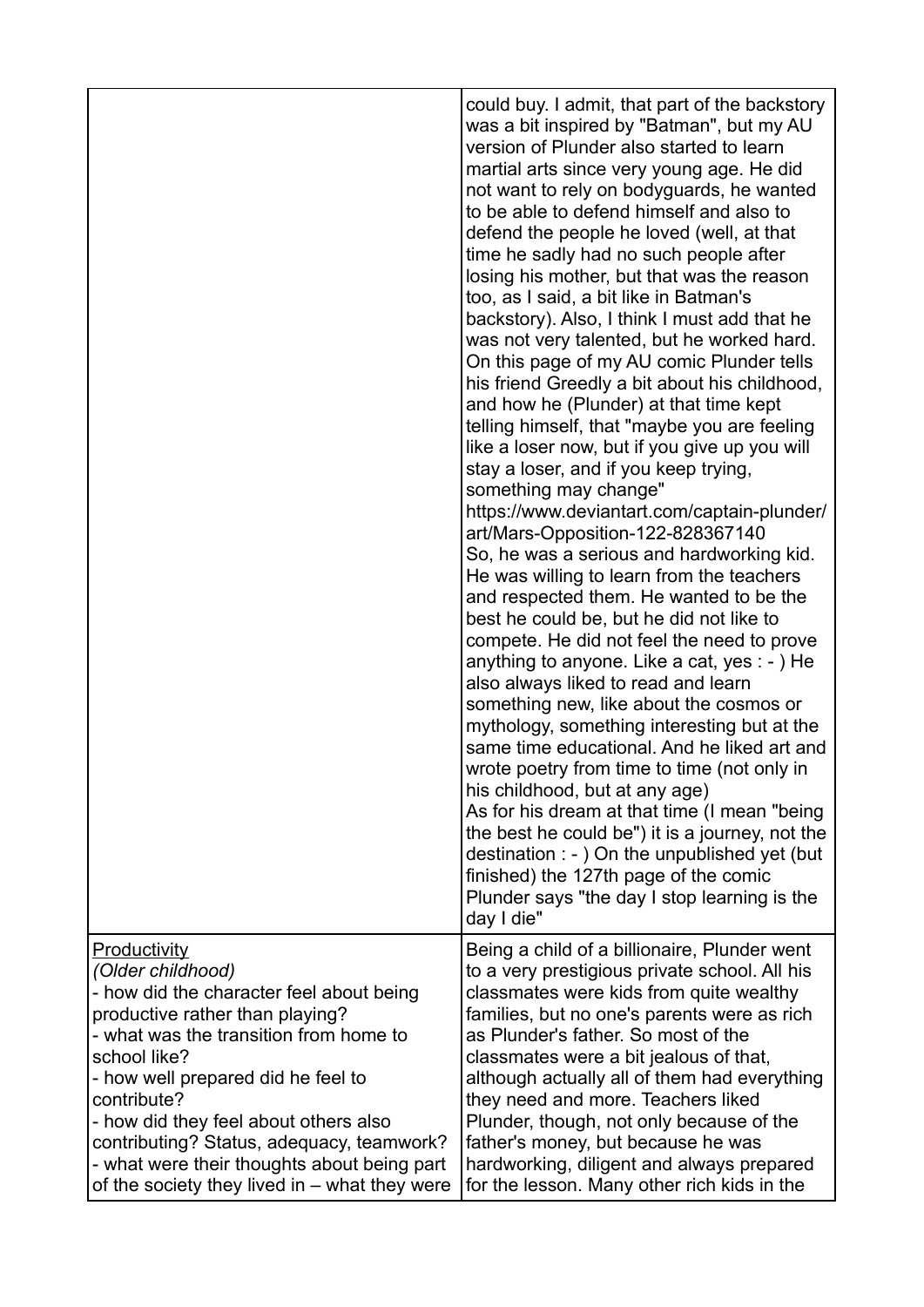| going to be as an adult?<br>- how did their caste, gender, race and other<br>facets of their identity factor into this? | class were not like that at all : - ) In<br>Plunder's class there was another pupil,<br>who is also AU version of another character<br>of the TV Show - the younger of the<br>Slaughter brothers. He was sitting next to<br>Plunder and Plunder usually helped him<br>with the homework $: -$ ) Actually, he did not<br>mind, if a classmate politely asked for his<br>help. Plunder kind of liked being considered<br>the smart one and never told "do it yourself"<br>or something like that. As for the<br>teamwork well, that is his weakness in the<br>entire AU story : - ) On this page Plunder<br>thinks that he had never been a good team<br>player, neither he wanted to be, but he<br>would try to become one for Zarm's sake<br>(because Zarm needs 5 mages of five<br>elements to protect him and complete the                                                                                                                                                                                                                                                                                                                                                                                                                                                                                                                                                                                                                                                                                                               |
|-------------------------------------------------------------------------------------------------------------------------|--------------------------------------------------------------------------------------------------------------------------------------------------------------------------------------------------------------------------------------------------------------------------------------------------------------------------------------------------------------------------------------------------------------------------------------------------------------------------------------------------------------------------------------------------------------------------------------------------------------------------------------------------------------------------------------------------------------------------------------------------------------------------------------------------------------------------------------------------------------------------------------------------------------------------------------------------------------------------------------------------------------------------------------------------------------------------------------------------------------------------------------------------------------------------------------------------------------------------------------------------------------------------------------------------------------------------------------------------------------------------------------------------------------------------------------------------------------------------------------------------------------------------------------------|
|                                                                                                                         | rituals)<br>https://www.deviantart.com/captain-plunder/<br>art/Mars-Opposition-115-822168427<br>Still, in his school years Plunder definitely<br>did not have any motivation to at least try to<br>be a team player. He preferred school tasks<br>which pupils were doing themselves, not in<br>teams. He preferred to rely on himself to get<br>things done. Obviously he did not have<br>many friends, besides younger brother<br>Slaughter (not that he really was Plunder's<br>friend, he only wanted the help with the<br>homework, but Plunder considered him a<br>friend and they spend time together after<br>school as well). That was enough for<br>Plunder. He did not feel lonely at that time,<br>although he was kind of a loner. And some<br>kids thought that he was weird. But he<br>never had problems from bullies, for<br>example, since his father was the richest<br>person in the world, and no one wanted to<br>mess with him (especially looking at the<br>bodyguards next to the limo). It was another<br>reason younger brother Slaughter thought<br>that having Plunder as a friend could be an<br>advantage - in that case no one would dare<br>to mess with him too. Also, as I have<br>mentioned earlier, Plunder hated<br>competitions. But when it was absolutely<br>necessary to compete (during the physical<br>education classes, for example), he wanted<br>to be the first and only the first $: -$ ) He<br>would never give up and would give all his<br>strength to run faster or do more push ups |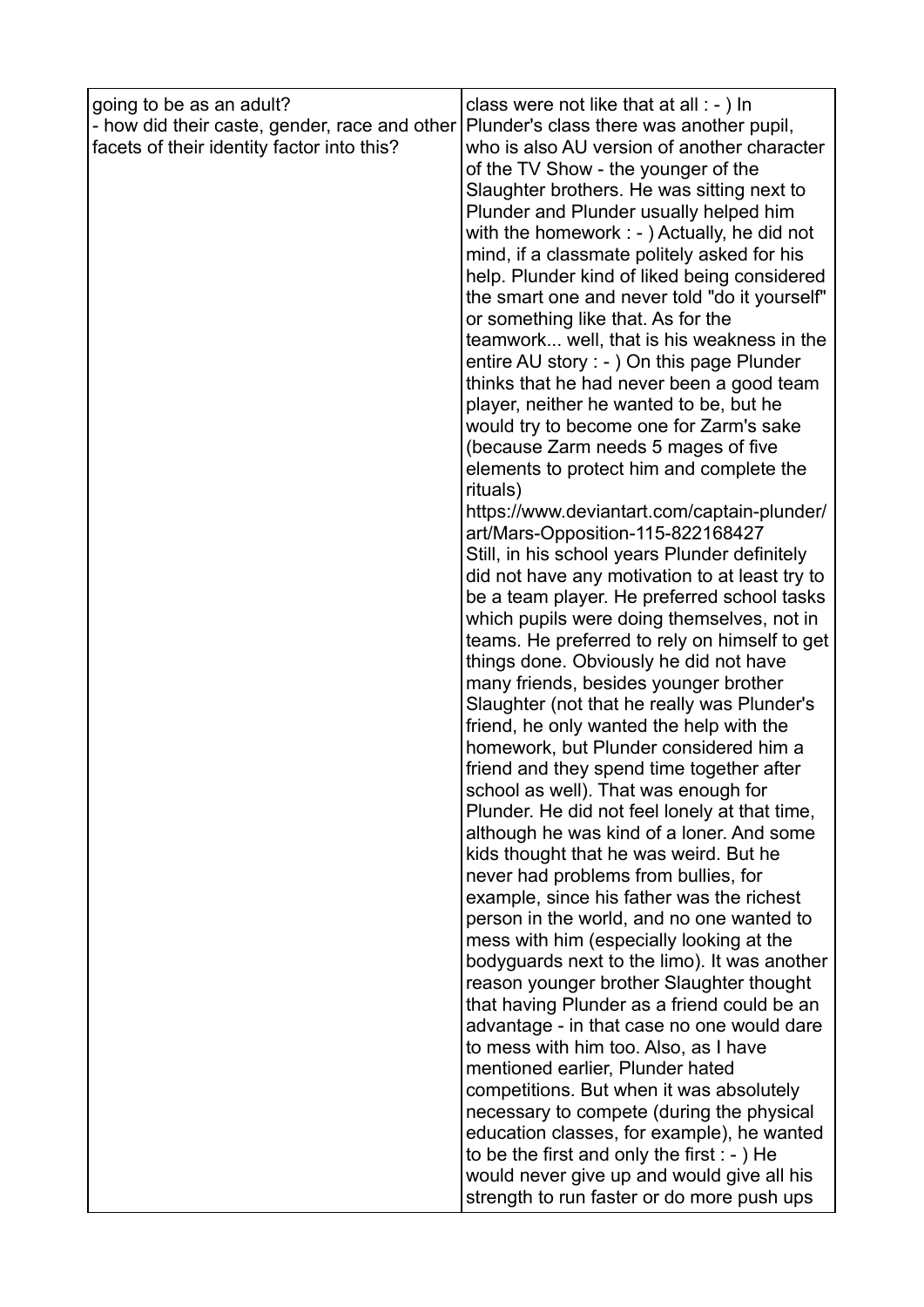|                                                                                                                                                                                                                                                                                                                                                                                                                                                                                                                                                                                                                                                    | than the competitors. He is the one who<br>would fall on the ground hardly breathing<br>after crossing the finish line, but would be<br>the first. That is why he hated to compete : -<br>) Of course no one can be the first all the<br>time. In the script for the fifth chapter of my<br>comic there is a dialogue between Plunder<br>and Skumm, when Plunder says that he<br>was fighting all his life and sometimes he<br>even won. Skumm (sarcastically): "And<br>when you did not win?" Plunder (calmly): "I<br>learned"<br>Oh, and you also asked about the<br>character's thoughts on who he was going<br>to be as an adult. He knew that he would<br>work in a family company and inherit it one<br>day, becoming its CEO, so he did not worry<br>about that at all $:$ - $)$ He just wanted to be<br>ready for that and have a good education.<br>He also continued to study martial arts for<br>the reasons stated in the previous segment.                                                                                                                                                                                                                                                                                                                                                                                                                                       |
|----------------------------------------------------------------------------------------------------------------------------------------------------------------------------------------------------------------------------------------------------------------------------------------------------------------------------------------------------------------------------------------------------------------------------------------------------------------------------------------------------------------------------------------------------------------------------------------------------------------------------------------------------|-----------------------------------------------------------------------------------------------------------------------------------------------------------------------------------------------------------------------------------------------------------------------------------------------------------------------------------------------------------------------------------------------------------------------------------------------------------------------------------------------------------------------------------------------------------------------------------------------------------------------------------------------------------------------------------------------------------------------------------------------------------------------------------------------------------------------------------------------------------------------------------------------------------------------------------------------------------------------------------------------------------------------------------------------------------------------------------------------------------------------------------------------------------------------------------------------------------------------------------------------------------------------------------------------------------------------------------------------------------------------------------------------|
| <b>Child to Adult Transition</b><br>(Adolescence)<br>- how well did others appear to regard your<br>character?<br>- how did your character ensure some<br>sense of sameness / continuity?<br>- how was it decided who was in their social<br>group and who was out?<br>- who did they appoint as their adversary (if<br>anyone)?<br>- who were their role models?<br>- who were their girlfriends/boyfriends<br>during adolescence, and what were these<br>partners like?<br>- how did they go about keeping the pool of<br>people they were to establish their new<br>identity in, manageably small (ie., cliques,<br>political interests, etc.)? | When he started to feel attraction to other<br>people, Plunder realised that he was<br>attracted to the same sex, and tried to let no<br>one know about that. Especially his father<br>should never find out. There was one<br>moment, when Plunder accidentally<br>overheard his father conversation with the<br>colleagues. The father and colleagues were<br>drinking in the mansion and the drunk<br>discussion moved to Stonewall Riots, and<br>his father told many rude things including<br>that he thought such people should die. Of<br>course, by that time Plunder had already<br>knew that his father was a criminal, quite<br>capable of murder, but he had never<br>thought that his father would have killed<br>even his own son, if he had known about<br>his preferences. Plunder never was close to<br>his father, sure, but it was painful to find out<br>such things all the same. He became even<br>more assured that he could trust only<br>himself in this world. And even suspected<br>father in killing mother. And when Plunder's<br>classmates were talking like "oh, my<br>parents would kill me if they find out I tried<br>alcohol", for example, Plunder could not<br>help thinking that their parents would never<br>actually kill them. But his father would. He<br>knew. Also he became even more distant,<br>he felt he had nothing to talk about with the |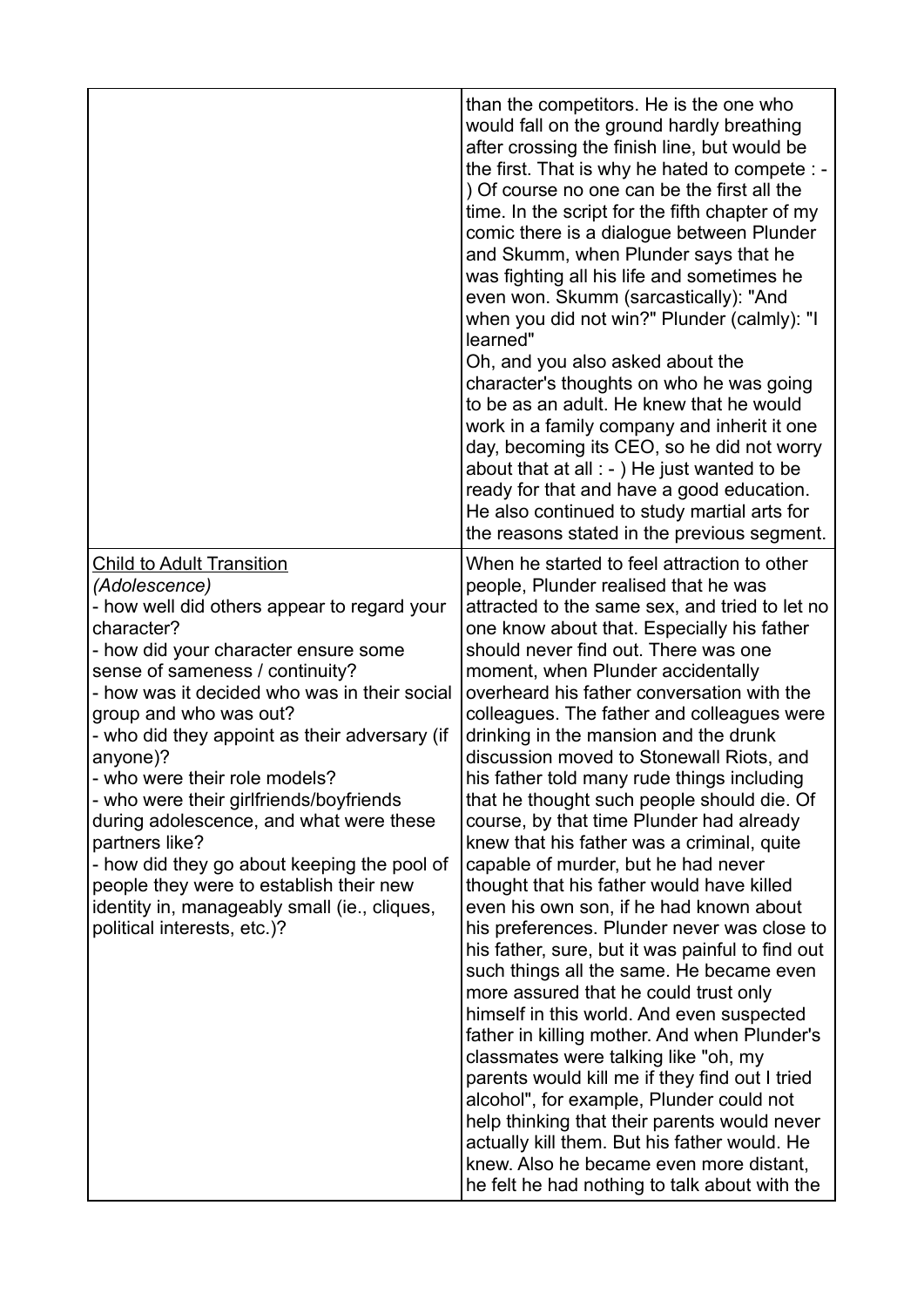| other rich classmates, who in their teen<br>years were thinking mostly about wasting<br>their families' money for the parties Plunder<br>found stupid and useless or for some "cool<br>things", Plunder did not find cool. His<br>reputation of a "weird loner" stuck even<br>more, but he did not care. He did not like<br>them right back. Again, no one caused him<br>any problems out of fear of his family. He<br>wanted to be left alone and to study, and<br>the classmates left him alone. At that period<br>Plunder had a bit of a teenage rebel look :<br>-) He wore leather jacket, turtleneck<br>sweater and jeans, all black, and also had a<br>tattoo made on his right shoulder. It was a<br>dragon with spread wings. First, his<br>Chinese Zodiac sign was dragon, and that<br>picture also symbolised freedom and<br>strength for him. However no one saw that<br>tattoo, except for the master in tattoo salon,<br>who made it. It was personal for Plunder.<br>Also, he never wanted to wear revealing<br>outfits of even sleeveless outfits anyway<br>(even in canon TV Show his outfits are<br>always modest).<br>As for the younger brother Slaughter, well,<br>he still often needed help with the<br>homework and studying : - ) and Plunder's<br>young imagination was taking that for the<br>sign of interest, despite the fact that<br>younger brother Slaughter began to spend<br>more time with other classmates who were<br>'more fun". Also younger brother Slaughter<br>was quite a beautiful guy in Plunder's<br>opinion and actually Plunder had a secret<br>crush on him. But Plunder had no idea how<br>to find out his preferences without giving<br>away his own, so he did not try to court him.<br>Still, Plunder was trying to impress him with<br>academic and athletic achievements to<br>show that he (Plunder) is strong, cool and<br>smart and worthy of younger brother<br>Slaughter. Plunder also was always helpful,<br>and even protected him from some thugs<br>(Plunder was good at martial arts after all).<br>It did not work, obviously. Brother Slaughter<br>was not interested in guys. And all Plunder's<br>subtle attempts to win his affection led only |
|----------------------------------------------------------------------------------------------------------------------------------------------------------------------------------------------------------------------------------------------------------------------------------------------------------------------------------------------------------------------------------------------------------------------------------------------------------------------------------------------------------------------------------------------------------------------------------------------------------------------------------------------------------------------------------------------------------------------------------------------------------------------------------------------------------------------------------------------------------------------------------------------------------------------------------------------------------------------------------------------------------------------------------------------------------------------------------------------------------------------------------------------------------------------------------------------------------------------------------------------------------------------------------------------------------------------------------------------------------------------------------------------------------------------------------------------------------------------------------------------------------------------------------------------------------------------------------------------------------------------------------------------------------------------------------------------------------------------------------------------------------------------------------------------------------------------------------------------------------------------------------------------------------------------------------------------------------------------------------------------------------------------------------------------------------------------------------------------------------------------------------------------------------------------------------------------------------------------|
| to the result, that Slaughter thought that                                                                                                                                                                                                                                                                                                                                                                                                                                                                                                                                                                                                                                                                                                                                                                                                                                                                                                                                                                                                                                                                                                                                                                                                                                                                                                                                                                                                                                                                                                                                                                                                                                                                                                                                                                                                                                                                                                                                                                                                                                                                                                                                                                           |
| Plunder was trying to prove that Plunder<br>was better than him. Even when Plunder<br>protected him, Slaughter was like "I could                                                                                                                                                                                                                                                                                                                                                                                                                                                                                                                                                                                                                                                                                                                                                                                                                                                                                                                                                                                                                                                                                                                                                                                                                                                                                                                                                                                                                                                                                                                                                                                                                                                                                                                                                                                                                                                                                                                                                                                                                                                                                     |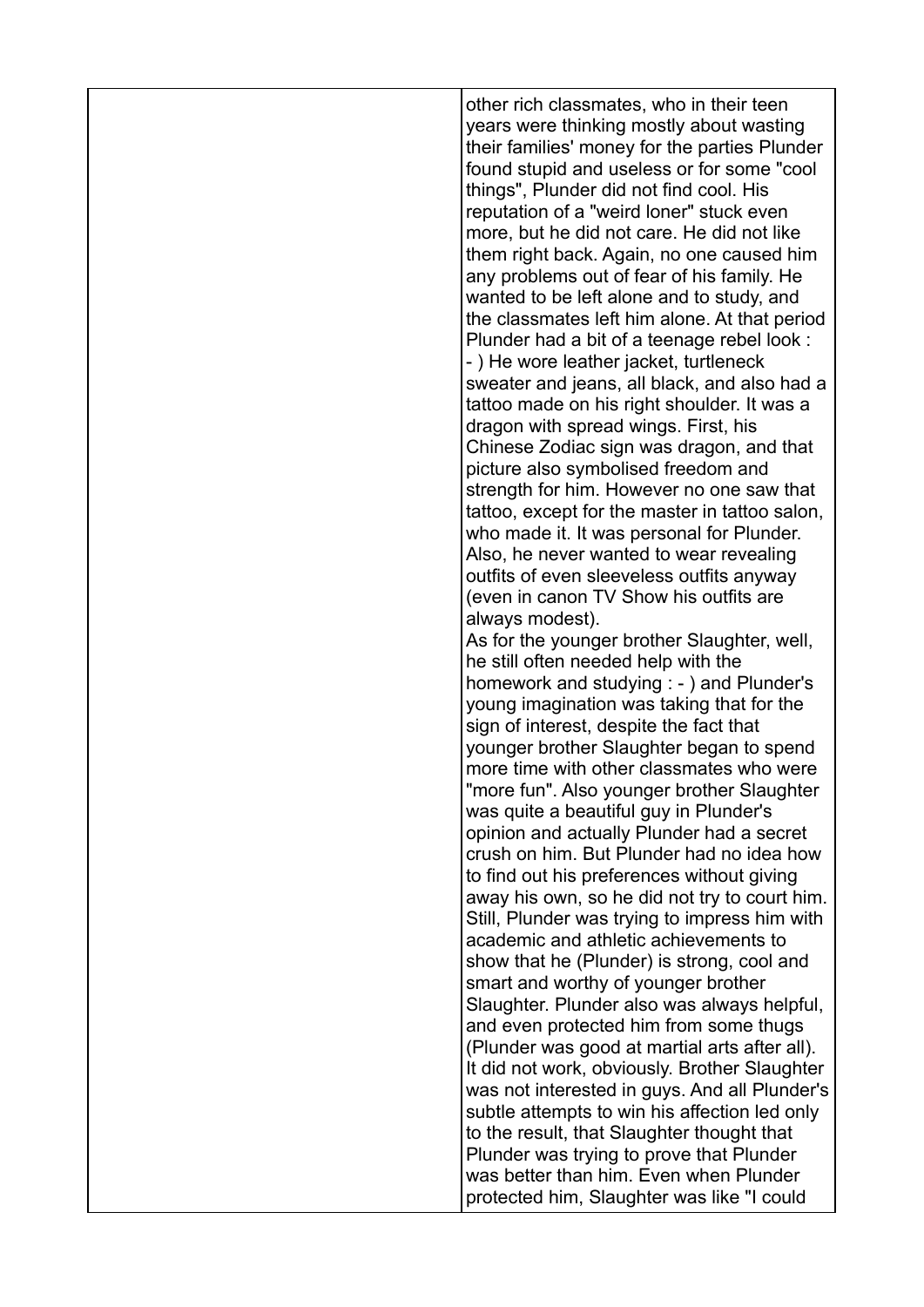|                                                                                                                                                                                                                                                 | have dealt with them myself!" So Plunder<br>realised that he had no chance, and that<br>most likely Slaughter was straight. Plunder<br>did not show anyone that his heart was<br>broken and got over his first crush<br>eventually. And they grew more distant and<br>became hardly friends during the last school<br>years. Plunder was still hoping to meet<br>some guy who was into guys as well, but he<br>had no luck finding his "beautiful prince,<br>whom he could save from a monster and<br>they would live happily ever after". Well that<br>was his childhood fantasy: - ) Although,<br>Zarm is beautiful and act like a prince and<br>Skumm is definitely a monster : - ) So<br>Plunder got his dream, even though much<br>later : - ) Yes, "one should be careful with<br>the dreams for they do come true". Skumm<br>is a very dangerous enemy.<br>You also ask about role models I guess,<br>his martial art teacher was kind of a role<br>model and more like father-figure in<br>Plunder's life than his biological father could<br>be (or even wanted to be). Plunder also<br>wanted to be calm and wise and at the<br>same time tough-as-nails.<br>The relationships with the teachers in the<br>school also continued to be good. Maybe<br>some conservative teachers did not like the<br>"rebel look" with leather jacket, but even for<br>them it was obvious that Plunder never was<br>a real rebel : - ) He always studied hard. |
|-------------------------------------------------------------------------------------------------------------------------------------------------------------------------------------------------------------------------------------------------|-----------------------------------------------------------------------------------------------------------------------------------------------------------------------------------------------------------------------------------------------------------------------------------------------------------------------------------------------------------------------------------------------------------------------------------------------------------------------------------------------------------------------------------------------------------------------------------------------------------------------------------------------------------------------------------------------------------------------------------------------------------------------------------------------------------------------------------------------------------------------------------------------------------------------------------------------------------------------------------------------------------------------------------------------------------------------------------------------------------------------------------------------------------------------------------------------------------------------------------------------------------------------------------------------------------------------------------------------------------------------------------------------------------------------------------------------------------|
| <b>Closeness in Relationships</b><br>(Young adulthood)<br>- does your character affiliate with others<br>well?<br>- what is your character's attitude towards<br>work?<br>- what is your character's sexual / intimate<br>relationship(s) like? | In the university Plunder met his real friend,<br>mister Greedly. Plunder realised instantly<br>that Greedly also was not fully human, just<br>like he was (Greedly had some hog features<br>even in the TV Show, despite being<br>portrayed as a human, so in my AU it is<br>explained by him being a descendant of<br>chimeras). Unfortunately for Plunder,<br>Greedly was straight, but at least Plunder<br>knew that right away and did not have any<br>false hopes (like with brother Slaughter),<br>since Greedly already had a fiancée at that<br>time (Greedly had a son in the TV Show).<br>Anyway, they became good friends and<br>they had a lot of common interests, besides<br>being chimeras. The third member of their<br>future team of mages, doctor Barbara Blight<br>(who was not a doctor yet at that time, of<br>course : - )) also attended that university                                                                                                                                                                                                                                                                                                                                                                                                                                                                                                                                                                         |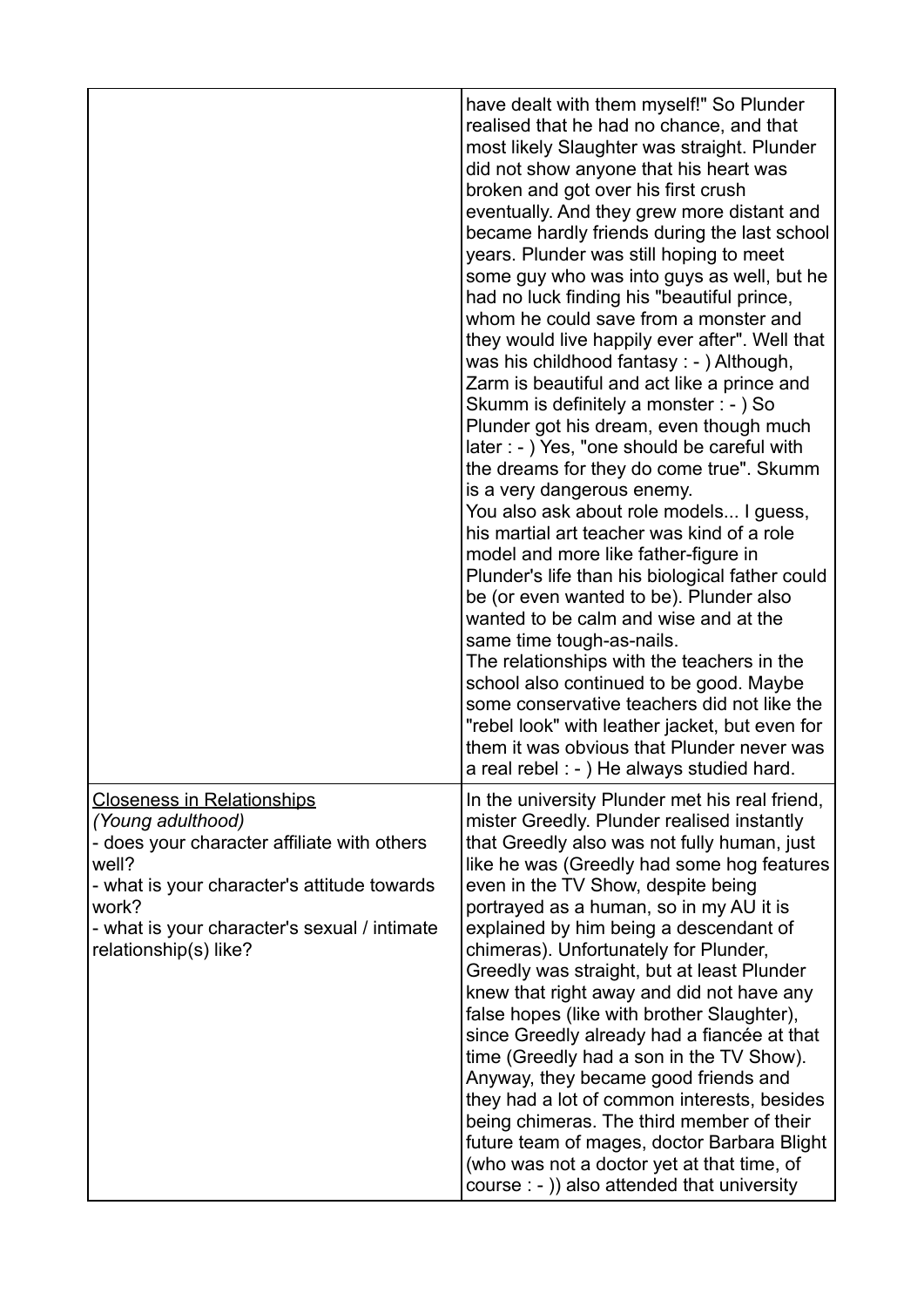| and she also became Plunder's friend, both<br>of them liked to study. Also Blight was<br>Greedly's friend since childhood, in the TV<br>Show it was stated that their families knew<br>each other and even their grandparents<br>worked together. So Greedly and Blight<br>were like brother and sister. In my AU<br>doctor Blight is also same sex oriented, by<br>the way, but just like Plunder she tried her<br>best to keep that in secret. In my comic she<br>will also meet her love eventually.<br>Still, Plunder did not tell even Greedly and<br>Blight about his preferences. He did not fully<br>trust even them. When Plunder was 20, his<br>billionaire father suddenly died. Well, maybe<br>it was wrong to feel, but Plunder felt free of<br>the father's dark and cold shadow at last.<br>He tells about that at the beginning of the<br>comic to the bodyguard:<br>https://www.deviantart.com/captain-plunder/<br>art/Mars-Opposition-04-706301723<br>Yes he had a bodyguard, after all, but it was<br>only for the view. This way the possible<br>assassins would not think that Plunder<br>himself, not the bodyguard, was a bigger<br>threat until it would be too late.<br>As a child, Plunder had always wanted a<br>pet, but his father was strictly against<br>animals in the mansion. Now, Plunder could<br>adopt a cat. It was not some expensive and<br>rare breed, it was an ordinary cat, but nice,<br>loyal and friendly. Kitty was given to Plunder<br>by an old lady on the street, who offered<br>kittens to good people. It was an<br>unexpected meeting, but one kitten licked<br>his hand and the old lady said that "Kitty"<br>likes you, mister, take care of him, three-<br>coloured cat brings luck" : - ) So Plunder<br>took the kitten home and Kitty became like<br>a family member for him. Kitty often<br>appears on my pictures and in comic as<br>well : $-$ )<br>https://www.deviantart.com/captain-plunder/<br>art/Mars-Opposition-122-828367140<br>Also after his father's death Plunder<br>became new CEO of the family company<br>"Plunder Industries" and, as the papers<br>called him (much to Plunder's dislike) "the<br>richest bachelor in the world". He felt bad<br>enough about being not able to find the |
|-------------------------------------------------------------------------------------------------------------------------------------------------------------------------------------------------------------------------------------------------------------------------------------------------------------------------------------------------------------------------------------------------------------------------------------------------------------------------------------------------------------------------------------------------------------------------------------------------------------------------------------------------------------------------------------------------------------------------------------------------------------------------------------------------------------------------------------------------------------------------------------------------------------------------------------------------------------------------------------------------------------------------------------------------------------------------------------------------------------------------------------------------------------------------------------------------------------------------------------------------------------------------------------------------------------------------------------------------------------------------------------------------------------------------------------------------------------------------------------------------------------------------------------------------------------------------------------------------------------------------------------------------------------------------------------------------------------------------------------------------------------------------------------------------------------------------------------------------------------------------------------------------------------------------------------------------------------------------------------------------------------------------------------------------------------------------------------------------------------------------------------------------------------------------------------------------------------------------------------------------------------------------|
| partner as it was. It was difficult to him to<br>think, that everyone surely had their first                                                                                                                                                                                                                                                                                                                                                                                                                                                                                                                                                                                                                                                                                                                                                                                                                                                                                                                                                                                                                                                                                                                                                                                                                                                                                                                                                                                                                                                                                                                                                                                                                                                                                                                                                                                                                                                                                                                                                                                                                                                                                                                                                                            |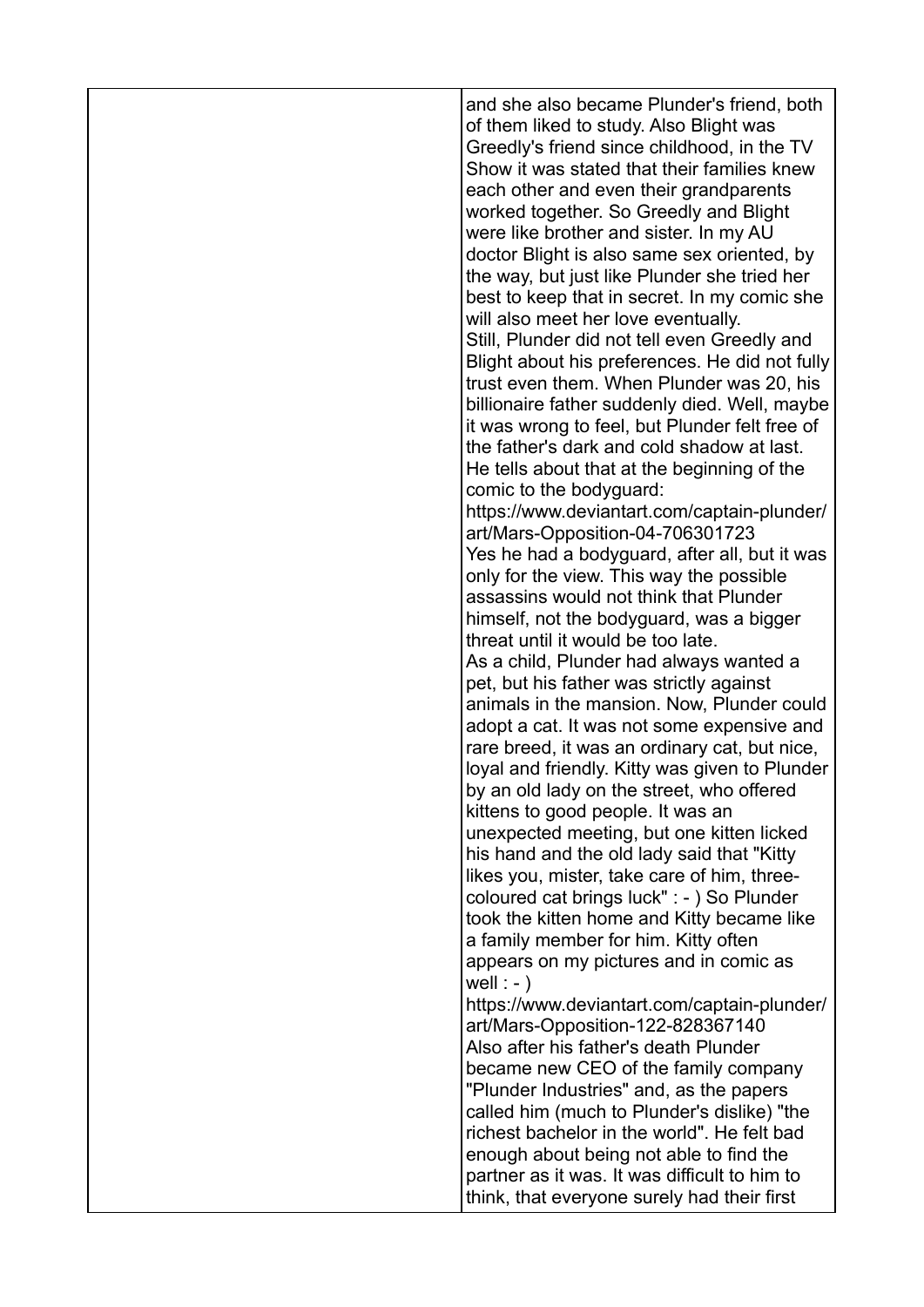| kiss during teenage years and he was<br>twenty, then twenty-something and still did<br>not have the first kiss. He had enough<br>money to buy anything except for love.<br>Plunder did not want some gold digger,<br>though. And anyway he had never met any<br>guy who would be into guys at all, gold<br>digger or not. He had some more crushes<br>on several episodic characters of TV Show,<br>like Belo, Hanson and Joe during those<br>years as a CEO. But they also were not<br>interested. And each of those guys got<br>married eventually. Greedly got married too<br>and had a son. So Plunder became<br>desperate. At that moment he felt like he<br>would die without knowing the first kiss (of<br>course, he could pay a prostitute and have<br>even more than a kiss, but he still hoped<br>that his first partner would be someone he<br>would have feelings for, and who would<br>have feelings for him too) And at that time<br>mysterious person Verminous Skumm,<br>pure-blood chimera from the rat-people,<br>contacted Plunder, Greedly and Blight (and<br>the fourth person, petty swindler Sly<br>Sludge) with an information about some<br>magical artifact in the ancient Crypt of<br>Destruction, which can grant one wish.<br>Possessing magical powers himself,<br>Plunder believed in that story instantly and<br>clung to the last hope, thinking that the<br>artifact will show him where to find the right<br>guy. The cat should have known better than<br>to trust the rat, though. Skumm tricked<br>them, he needed the five descendants who<br>possessed the powers of five elements to<br>open the Crypt and free the spirit of<br>destruction. There was no wish-granting<br>artifact at all. But that spirit of destruction<br>looked very pretty : - ) And he had a single<br>earring in the right ear. Well, there was a<br>myth in 1990s-2000s that a single earring in<br>the right ear meant that the person is<br>attracted to the same sex. It is not difficult to<br>imagine Plunder's feelings when he saw<br>Zarm, who was such a beautiful guy and<br>had that earring in his right ear. It was like<br>Plunder's dreams were coming true. Here is<br>that moment in the comic:<br>https://www.deviantart.com/sternritter-rex/<br>art/A-villain-to-save-the-world-50- |
|----------------------------------------------------------------------------------------------------------------------------------------------------------------------------------------------------------------------------------------------------------------------------------------------------------------------------------------------------------------------------------------------------------------------------------------------------------------------------------------------------------------------------------------------------------------------------------------------------------------------------------------------------------------------------------------------------------------------------------------------------------------------------------------------------------------------------------------------------------------------------------------------------------------------------------------------------------------------------------------------------------------------------------------------------------------------------------------------------------------------------------------------------------------------------------------------------------------------------------------------------------------------------------------------------------------------------------------------------------------------------------------------------------------------------------------------------------------------------------------------------------------------------------------------------------------------------------------------------------------------------------------------------------------------------------------------------------------------------------------------------------------------------------------------------------------------------------------------------------------------------------------------------------------------------------------------------------------------------------------------------------------------------------------------------------------------------------------------------------------------------------------------------------------------------------------------------------------------------------------------------------------------------------------------------------------------------|
| 762425736                                                                                                                                                                                                                                                                                                                                                                                                                                                                                                                                                                                                                                                                                                                                                                                                                                                                                                                                                                                                                                                                                                                                                                                                                                                                                                                                                                                                                                                                                                                                                                                                                                                                                                                                                                                                                                                                                                                                                                                                                                                                                                                                                                                                                                                                                                                  |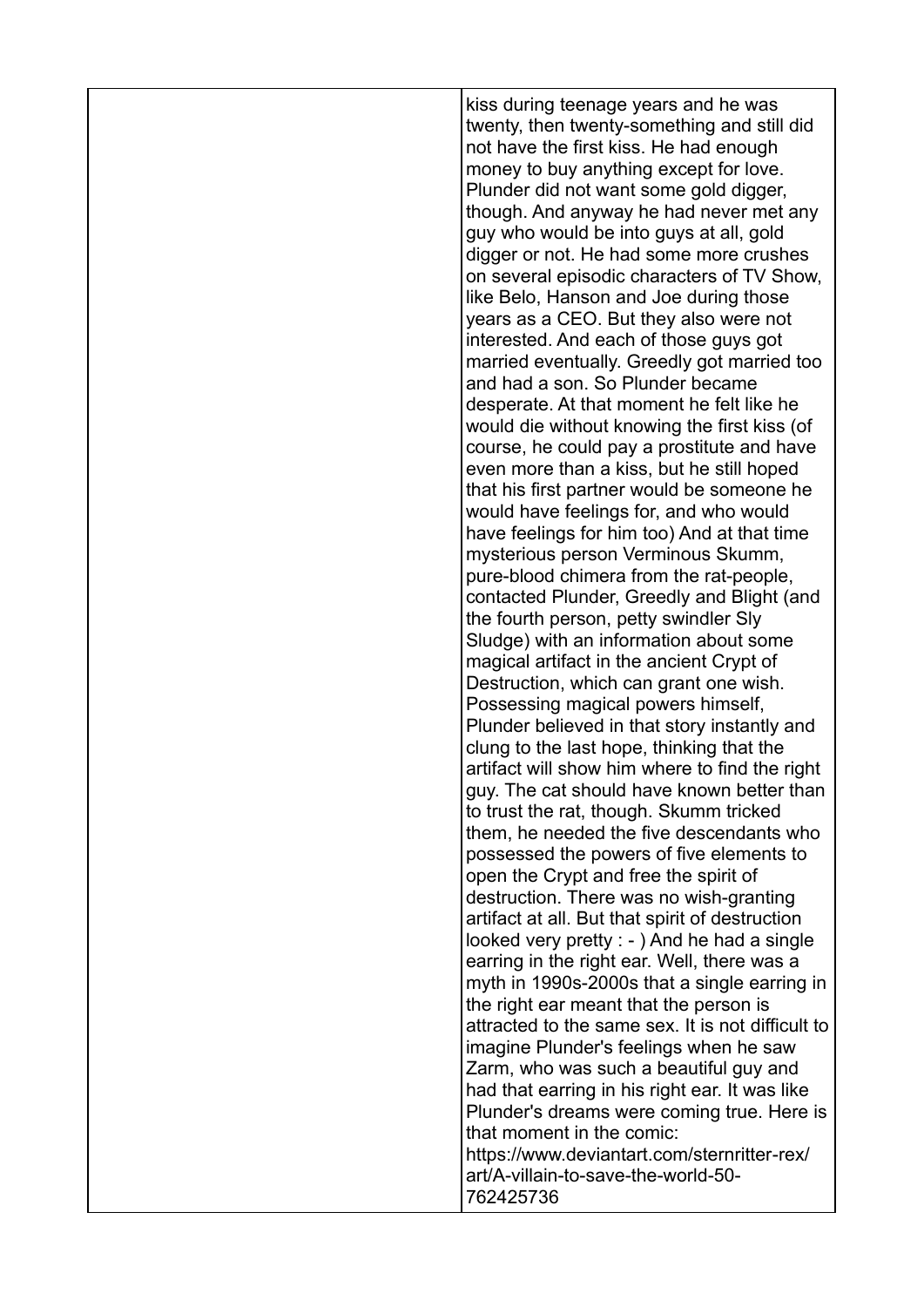| So, Zarm promised to make one dream of<br>each mage come true, if they help him to<br>recover all his former powers, because he<br>was weakened after hundreds of years of<br>magical imprisonment. Zarm was not able<br>to read minds, but he had the ability to feel,<br>what each of his potential new defenders<br>wanted. He was not expected to find out<br>that the strongest of the mages wanted just<br>a kiss. I think it is better to see their<br>dialogue in the comic than to hear my<br>retelling of it : - $)$<br>https://www.deviantart.com/captain-plunder/<br>art/Mars-Opposition-59-771340019<br>https://www.deviantart.com/captain-plunder/                                                 |
|------------------------------------------------------------------------------------------------------------------------------------------------------------------------------------------------------------------------------------------------------------------------------------------------------------------------------------------------------------------------------------------------------------------------------------------------------------------------------------------------------------------------------------------------------------------------------------------------------------------------------------------------------------------------------------------------------------------|
| art/Mars-Opposition-60-772282002<br>So, the five mages agreed to protect Zarm<br>and help him. As his Champions, the team<br>needed to perform five magic rituals in five<br>places, connected to the elements. It took<br>time. And during that time Plunder tried to<br>bond with Zarm and to get to know him<br>better. Of course, at first he was attracted to<br>him because Zarm was beautiful (and the<br>first and only same sex oriented guy, whom<br>Plunder knew) but later Plunder developed<br>true feelings for Zarm. He realized that<br>Zarm lived through a lot of pain, yet Zarm<br>still loved life so much and enjoyed every<br>minute of his freedom, despite knowing that                  |
| this freedom can be taken away any<br>moment. Plunder sincerely wanted to help<br>Zarm and assure that Zarm would never<br>have to return into his magical prison again.<br>He also was showing the modern world to<br>Zarm:                                                                                                                                                                                                                                                                                                                                                                                                                                                                                     |
| https://www.deviantart.com/captain-plunder/<br>art/Mars-Opposition-106-815061528<br>And Plunder really cared for him and was<br>interested in him as a person. That was<br>something Zarm was not used to, but<br>appreciated more than he showed. And<br>Plunder was not used to a beautiful guy like<br>Zarm flirting with him from time to time $: -))$ )<br>Here is one of such moments:<br>https://www.deviantart.com/captain-plunder/<br>art/Mars-Opposition-102-811890290<br>I have also filled a "Character's Interview<br>meme" long ago, which is filled from the<br>fictional character's perspective and tells<br>about their partner. I think it also can give<br>some insight for Plunder and Zarm |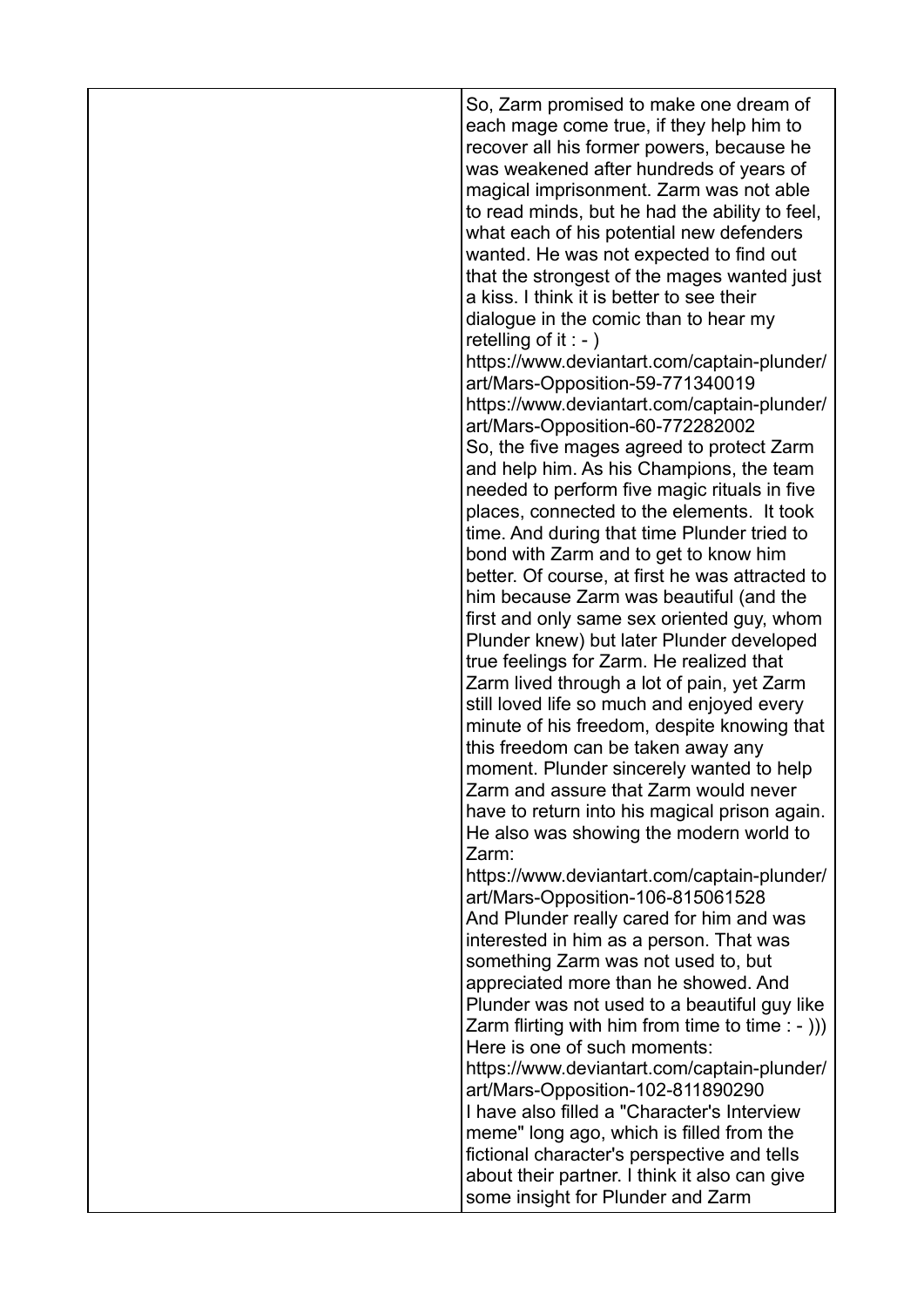| relationship for the analysis. So, please,<br>read it, if you have time $: -)$<br>https://www.deviantart.com/captain-plunder/<br>journal/Character-Partner-Interview-Meme-<br>729663415<br>And here is another meme "My Ship in 5<br>minutes", which shows the dynamic of their<br>relationship:<br>https://www.deviantart.com/captain-plunder/<br>art/My-Ship-In-5-Minutes-823256484<br>Well, when the five rituals came to an end, it<br>was revealed that Zarm did not intent to<br>grant any wishes and wanted to destroy the<br>planet, because he saw that as the only<br>way to kill the immortal Gaia and stay free.<br>When the end of the world began, Zarm<br>said "You understand that you will not be<br>able to protect me from Gaia forever,<br>mortal. Surely you could have guessed<br>what would happen after the last ritual?"<br>Plunder in shock "No, I did not" still he<br>tried to reason with Zarm, reminded him<br>about "one should think before breaking<br>something that cannot be fixed" (the<br>dialogue from the page about the museum).<br>After all Zarm was not able to create life like<br>his mother, and if he had destroyed the<br>Earth, he would have stayed alone in the<br>cosmos for eternity, even unable to die and<br>that torture would be worse than anything<br>his mother committed him to. Zarm<br>hesitated (it had not occurred to him<br>before), and most likely he would have<br>stopped, however at that moment Skumm<br>attacked, sabotaging the ritual, and taking<br>all the power. Skumm: "Naïve spirit, my<br>ancestors were planning that thousands of<br>years ago. Surely you could have guessed<br>what would happen after the last ritual?"<br>Zarm in shock "No, I did not"<br>Zarm became mortal because of Skumm's<br>betrayal, but Plunder was able to stop<br>Skumm from killing Zarm and carried him<br>away from the Island.<br>The picture of that battle:<br>https://www.deviantart.com/captain-plunder/<br>art/OTP-Challenge-In-Battle-793186043 |
|---------------------------------------------------------------------------------------------------------------------------------------------------------------------------------------------------------------------------------------------------------------------------------------------------------------------------------------------------------------------------------------------------------------------------------------------------------------------------------------------------------------------------------------------------------------------------------------------------------------------------------------------------------------------------------------------------------------------------------------------------------------------------------------------------------------------------------------------------------------------------------------------------------------------------------------------------------------------------------------------------------------------------------------------------------------------------------------------------------------------------------------------------------------------------------------------------------------------------------------------------------------------------------------------------------------------------------------------------------------------------------------------------------------------------------------------------------------------------------------------------------------------------------------------------------------------------------------------------------------------------------------------------------------------------------------------------------------------------------------------------------------------------------------------------------------------------------------------------------------------------------------------------------------------------------------------------------------------------------------------------------------------------------|
| The other members of the team, Greedly<br>and Blight, were furious that Zarm<br>manipulated them and was ready to<br>sacrifice everyone and everything. They<br>thought that Zarm got what he deserved                                                                                                                                                                                                                                                                                                                                                                                                                                                                                                                                                                                                                                                                                                                                                                                                                                                                                                                                                                                                                                                                                                                                                                                                                                                                                                                                                                                                                                                                                                                                                                                                                                                                                                                                                                                                                          |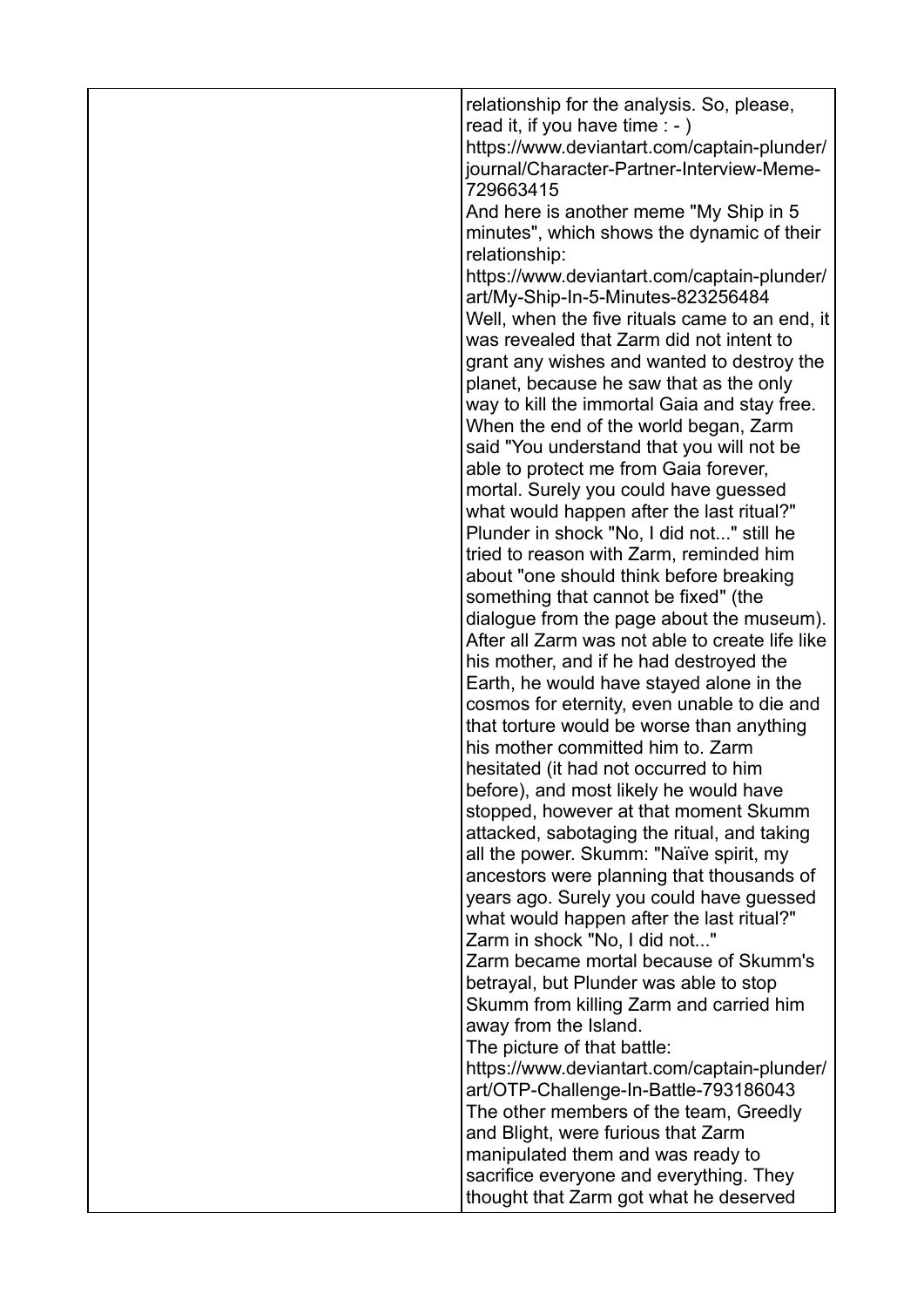and did not care if Skumm kills him of not. Plunder was the only one who remained loyal, and actually, from Skumm's actions he realized that Skumm did not get Zarm's powers and immortality for himself just yet. That meant that Skumm needed to kill Zarm's mortal form to fully become the new spirit of destruction. So Plunder used this argument to convince Greedly and Blight to "remain in line" and to help him stop Skumm, Nukem and the Slaughters family who also were working with Skumm at that point. Yes, Plunder will meet his childhood crush, younger brother Slaughter, again and it will not be a pleasant reunion. But Plunder will protect Zarm and will take care for him, helping him to adapt to mortal life. Soon after losing all his powers and immortality Zarm had kind of nervous breakdown asking Plunder "Why did you not just let me die?! I was ready to destroy everything! Why do you not hate me like the others do?!" Plunder: "Because you cannot hate someone you understand" Zarm: "Well, at least you have not said something stupid, like "because I love you" Plunder: "I thought that was going without saying" And I suppose after that Zarm will cry on Plunder's shoulder, releasing the emotions for the first time since he had been labeled "the spirit of destruction". The thing is, that Plunder truly understands him, his loneliness, the feeling when even the parent cannot be trusted, the simple need to be loved, hidden by the cold mask. He understands that Zarm needs someone to reach out to him to be there for him, just like Plunder himself needed that in his childhood. And... actually Zarm understands Plunder as well. Plunder always was kind of speechless anytime Zarm flirted with him, and one day Zarm will say that "you should not be so embarrassed of your preferences, I know in this time many people can treat you differently because of it. But I am not like them, I am like you" That was something Plunder wanted to hear and to feel all his life, because so many times he used to feel like he was the only same sex oriented person in the Universe.

During the war against Skumm, there will be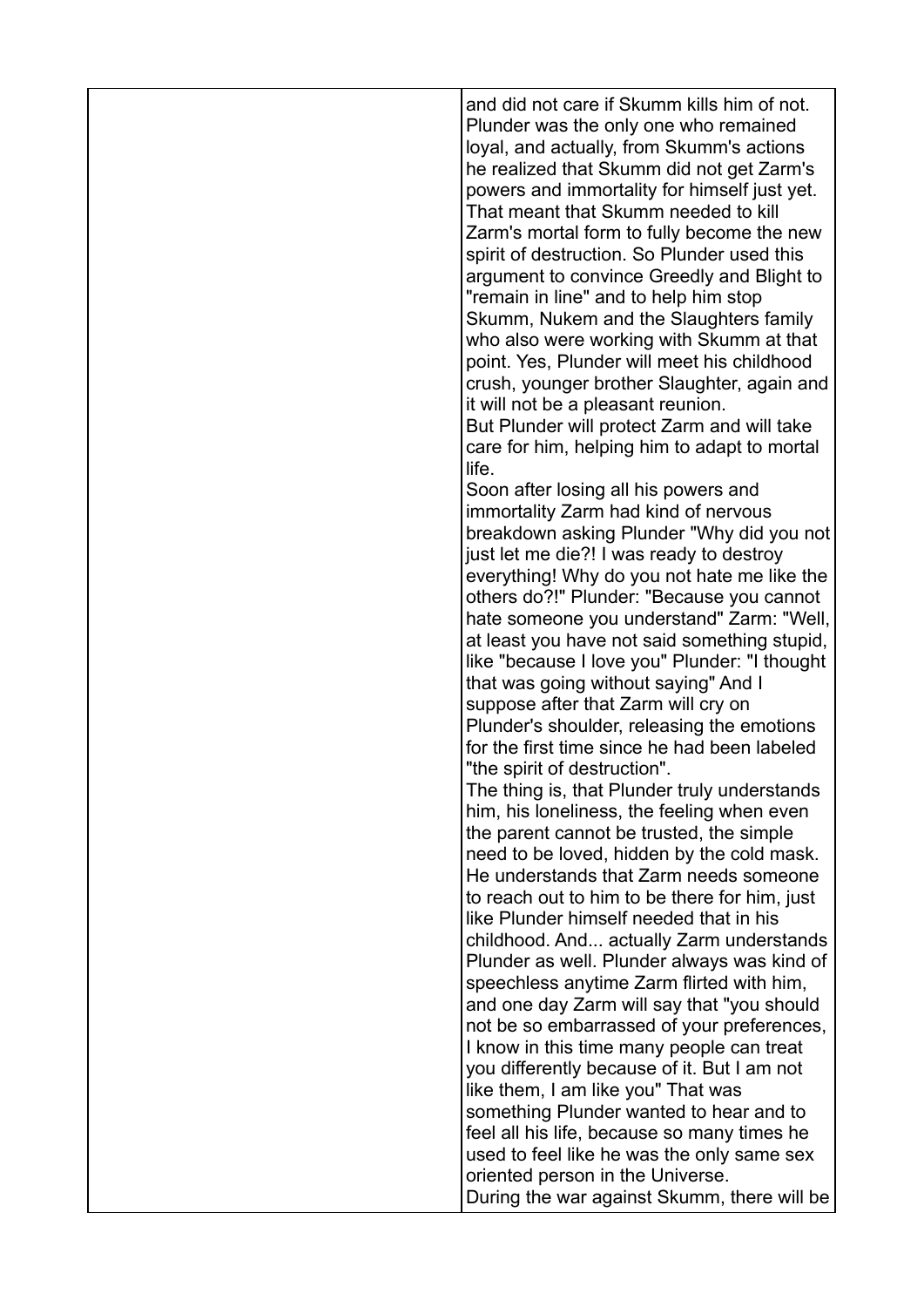| a moment, when Plunder will be the only<br>person to save Gaia and he will make a<br>deal with her, that she will grant him a wish.<br>Gaia was shocked that Plunder could have<br>asked for anything, but he asked her to<br>forgive her child and give Zarm second<br>chance to become spirit of the Earth again.<br>Because Zarm really changed, became a<br>better person and learned a lot, and there<br>was no point in that war of the spirits.<br>Plunder felt that Zarm would never be truly<br>happy as a mortal, knowing that he lost<br>everything forever. Gaia agreed. But Zarm<br>himself was even more shocked than Gaia,<br>he could not have imagined that it would<br>ever happen. That someone would do that<br>for him. Some other person on Plunder's<br>place would prefer to keep their love<br>interest by their side at any cost, especially<br>since Zarm had nowhere else to go. But as<br>they say "if you love someone, let them be<br>free"<br>Zarm: "I do not know what to say"<br>Plunder: "Then just smile. It will be<br>enough" : - ) Zarm went to Hope Island,<br>having promised to grant Plunder his wish,<br>when he is back, and that it would be the<br>first kiss of true love, because Zarm loves<br>Plunder too.<br>And the end of that proverb "If you love<br>someone, let them be free. If they come<br>back - they are yours"<br>Zarm talked to his mother, she used her<br>magic to restore his powers as a spirit, but<br>said that Zarm's mortal body first has to die<br>to get powers again and then he will be<br>reborn as a newborn spirit of the Earth<br>without any memories about his past life.<br>She also promised to be a better mother<br>next time. Still Zarm did not want his mother<br>to kill him again (it happened a lot) and<br>asked "Will I be reborn as a spirit, if my<br>mortal body dies naturally?" Gaia: "Yes"<br>Zarm: "Then I want to live this life to the |
|-------------------------------------------------------------------------------------------------------------------------------------------------------------------------------------------------------------------------------------------------------------------------------------------------------------------------------------------------------------------------------------------------------------------------------------------------------------------------------------------------------------------------------------------------------------------------------------------------------------------------------------------------------------------------------------------------------------------------------------------------------------------------------------------------------------------------------------------------------------------------------------------------------------------------------------------------------------------------------------------------------------------------------------------------------------------------------------------------------------------------------------------------------------------------------------------------------------------------------------------------------------------------------------------------------------------------------------------------------------------------------------------------------------------------------------------------------------------------------------------------------------------------------------------------------------------------------------------------------------------------------------------------------------------------------------------------------------------------------------------------------------------------------------------------------------------------------------------------------------------------------------------------------------------------------------------------|
| fullest. With him, if he wants that too" Gaia                                                                                                                                                                                                                                                                                                                                                                                                                                                                                                                                                                                                                                                                                                                                                                                                                                                                                                                                                                                                                                                                                                                                                                                                                                                                                                                                                                                                                                                                                                                                                                                                                                                                                                                                                                                                                                                                                                   |
| gave her blessings to her son and noted<br>that Plunder is an exceptional mortal,<br>indeed.<br>Zarm came back, Plunder was surprised,<br>seeing him being still mortal, he thought that                                                                                                                                                                                                                                                                                                                                                                                                                                                                                                                                                                                                                                                                                                                                                                                                                                                                                                                                                                                                                                                                                                                                                                                                                                                                                                                                                                                                                                                                                                                                                                                                                                                                                                                                                        |
| Gaia did not keep her word at first. But<br>Zarm told Plunder about his conversation                                                                                                                                                                                                                                                                                                                                                                                                                                                                                                                                                                                                                                                                                                                                                                                                                                                                                                                                                                                                                                                                                                                                                                                                                                                                                                                                                                                                                                                                                                                                                                                                                                                                                                                                                                                                                                                            |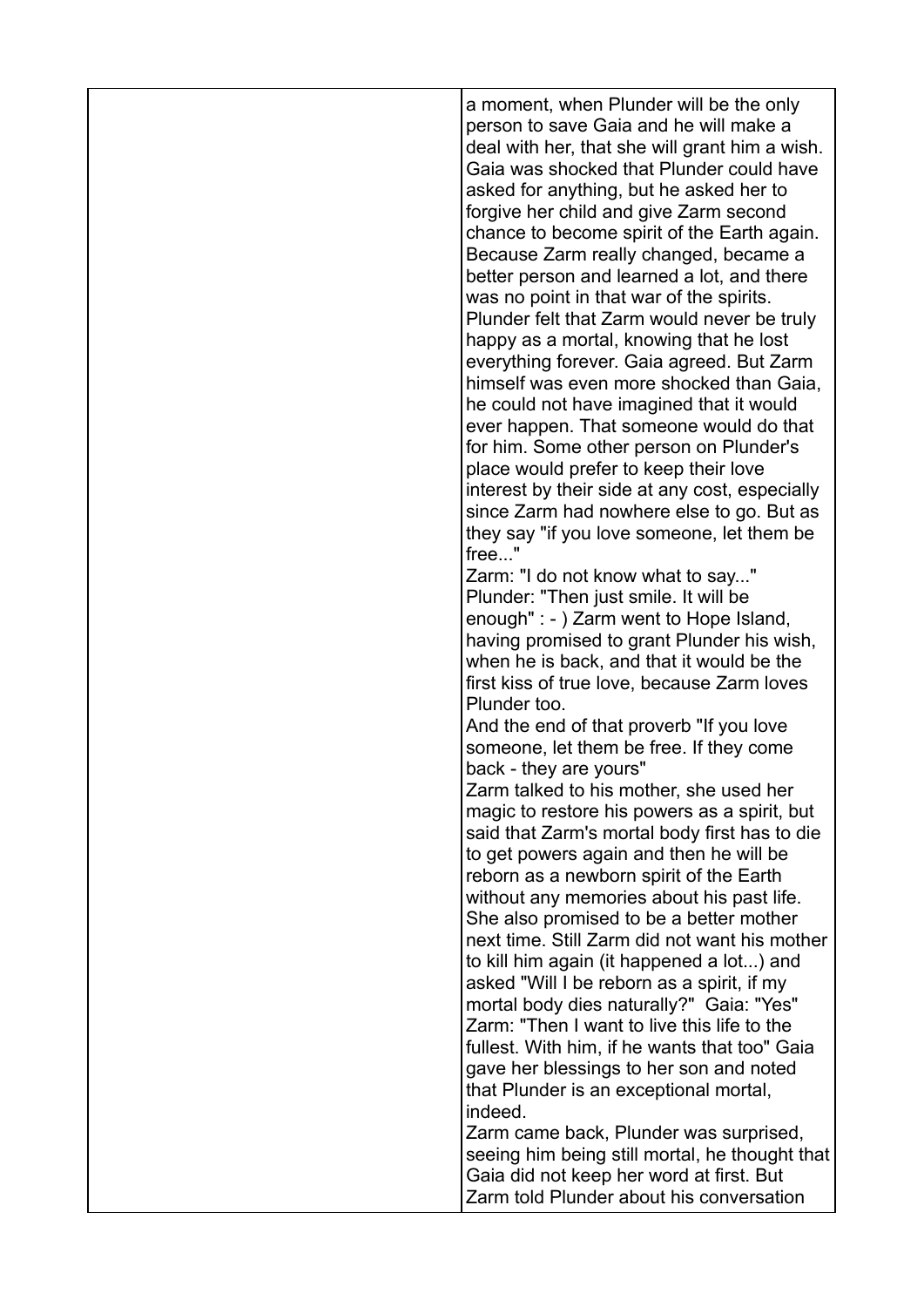|                                                                                                                                                                                                                               | with mother, and of course Plunder was the<br>happiest person in the world $:$ - $)$ Plunder<br>(playfully): "So did I deserve to kiss you?"<br>Zarm (also playfully): "Oh, I think you<br>deserved even more than just to kiss me,<br>mister Plunder"<br>Then Zarm lay down on bed and gently<br>pulled Plunder's cravat to bring him closer.<br>Basically it is the scene from the animation,<br>you commented $0:-)$<br>https://www.deviantart.com/captain-plunder/<br>art/Happy-New-Year-gif-animation-<br>825177961<br>So Plunder's dream came true : - )<br>There is also a sketch of that first night<br>which followed the kiss (do not worry, the<br>picture is tasteful and not too explicit $\cdot$ - ))<br>https://cloud.mail.ru/public/2n2a/<br>4K7WFpbWM<br>And, yes it was Plunder's first experience,<br>but he knew the theory well enough $:-$ ))<br>And he was gentle with Zarm and attentive<br>to his reactions. Plunder sincerely wanted<br>Zarm to feel happy together with him. And it<br>was perfect night for both of them.                                                                                             |
|-------------------------------------------------------------------------------------------------------------------------------------------------------------------------------------------------------------------------------|---------------------------------------------------------------------------------------------------------------------------------------------------------------------------------------------------------------------------------------------------------------------------------------------------------------------------------------------------------------------------------------------------------------------------------------------------------------------------------------------------------------------------------------------------------------------------------------------------------------------------------------------------------------------------------------------------------------------------------------------------------------------------------------------------------------------------------------------------------------------------------------------------------------------------------------------------------------------------------------------------------------------------------------------------------------------------------------------------------------------------------------------------|
| <b>Passing on Responsibilities</b><br>(Middle age)<br>- what is your character's relationship with<br>their career when they retire?<br>- what is your character's relationship with<br>their children as they become adults? | In this period, Plunder lives happily with<br>Zarm. And there is love, understanding and<br>mutual respect between them, through the<br>years. They always enjoyed spending time<br>together, be it sport, travelling, music,<br>watching movies, spending time with pets<br>(Zarm loved Kitty too), even playing video<br>games : - ) Although the video games were<br>definitely new for the spirit from the Ancient<br>Greece $: -)$<br>Here is a picture of a kiss on forehead<br>before they fall asleep $: -$ ) It is one of my<br>favourite pictures of Plunder and Zarm,<br>because I think I was able to show their<br>feelings and the harmony between them:<br>https://www.deviantart.com/captain-plunder/<br>art/August-initiative-Getting-Sleepy-<br>808898019<br>They did not spend the nights like the first<br>one often, though. Usually they just sleep<br>beside each other like on the previous<br>picture. Plunder did not want to be pushy.<br>Well, he was always a bit shy around the<br>person he loves. He was afraid Zarm could<br>think, that Zarm's body was all that Plunder<br>wanted, and that was not true. Zarm |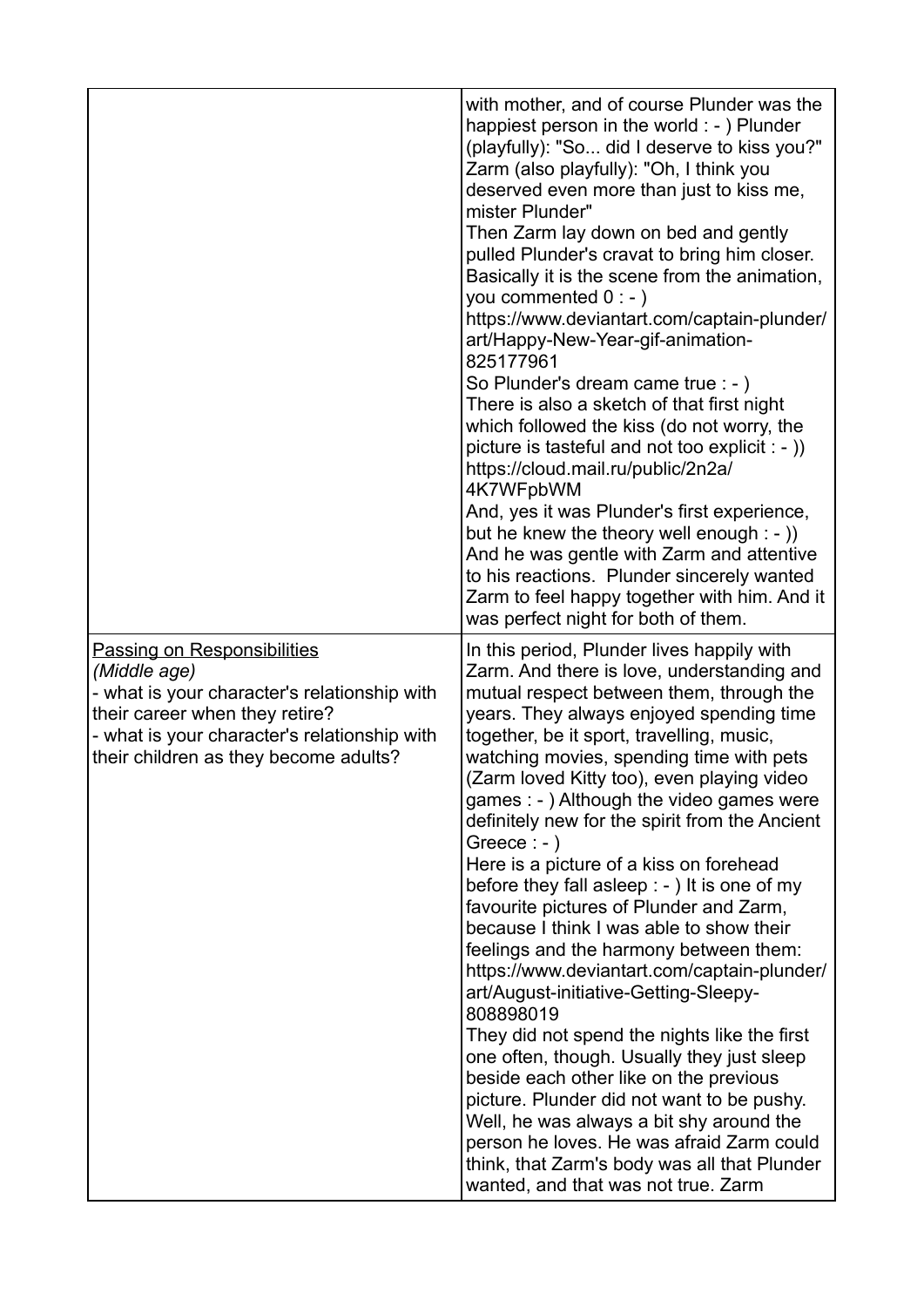understood that and he also knew that it was very important for his partner that the initiative for something intimate would be always coming from Plunder. So, whenever Zarm was in the mood for it, he just gently pulled Plunder's cravat, like the first time, to show Plunder that he does not mind him "being pushy" at this moment : - )) It was like an invitation "take me, my love", but without words. And Plunder was always grateful for Zarm's understanding and tactfulness 0 : - ) Zarm had always found the right way to make Plunder feel more comfortable about his preferences. In Ancient Greece it was nothing unusual, after all.

https://www.deviantart.com/captain-plunder/ art/Do-not-work-so-hard-Plunder-Zarm-799651359

As for the children, I have mentioned Plunder's nephew Robin from the TV Show before. I think their first meeting in the comic will not be very friendly, and also having a nephew (and half-sibling) will be quite a surprise for Plunder. He definitely did not expect that. And Robin at first will be angry that Plunder had everything and Robin's parent, who was illegitimate child of Plunder's father, had nothing and died in poverty. But in time Robin will understand that he cannot blame his uncle for the grandfather's deeds or his family's miseries. He will realize that his uncle is not bad person and if Plunder only knew about having relatives somewhere, he would have helped them. Perhaps, he will even save Robin's life in some episode of the comic. So they will become a family, Plunder will become Robin's guardian and will treat him like a son. He will also support Robin in his dream to become a movie director when he grows up (in my AU Robin is younger than in the TV Show, in the TV Show the nephew surprisingly was about Plunder's age and already a movie director). Of course Plunder would have preferred Robin to take more interest in the family company, but well, Plunder knows that it is important to be able to follow a dream : - ) And he thinks that his nephew is very talented and creative person. On one of the pages of the comic Plunder says "when a person let their